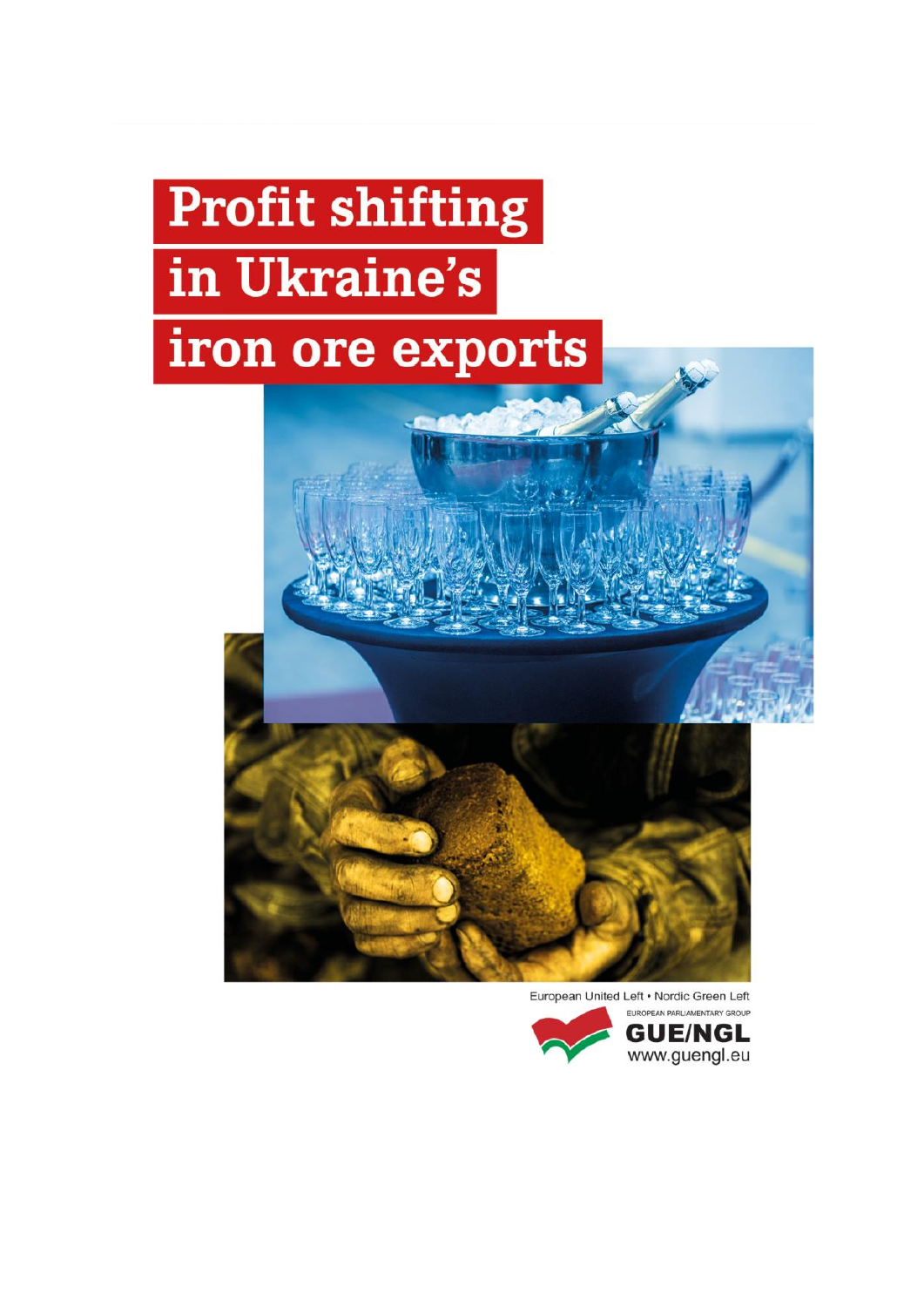#### **Acknowledgments**

This study commissioned by the GUE/NGL (European United Left / Nordic Green Left group of the European Parliament was written by Alexander Antonyuk, Zakhar Popovych, Tommaso Faccio and Graham Stack.

*Alexander Antonyuk* is a member of the Ukrainian NGO "Social Movement" and holds a DPhil degree in statistics from the University of Oxford.

*Tommaso Faccio* is the head of secretariat at The Independent Commission for the Reform of International Corporate Taxation (ICRICT) and a lecturer in Accounting at Nottingham University Business School. He is a chartered accountant (ICAS) and a member of the BEPS Monitoring Group (BMG). His research interests include international tax, transfer pricing, tax treaties and tax avoidance. Until July 2014, he was a Transfer Pricing Senior Manager in the Deloitte LLP International Tax team and has significant experience advising multinationals on complex international tax issues, particularly in the area of Transfer Pricing and Permanent Establishment, first at Ernst and Young LLP and then at Deloitte LLP.

*Zakhar Popovych* is the deputy director of the Centre for Social and Labour Research (Kyiv, Ukraine) and a cofounder of the NGO "Social Movement". His recent publication focused on the effects of the Ukraine-EU Association Agreement on the economic development and social conditions in Ukraine, including consequences for sovereign debt, taxation and transfer pricing. As a civil society and political activist he is involved in solidarity and advocacy campaigns for the rights of unions and individual workers in transportation and metallurgical industries of Ukraine including "right to strike" and "fair wage" campaigns.

*Graham Stack* is an experienced researcher of offshores tax schemes, is fluent in Russian and Ukrainian, is very familiar with Ukraine's political and economic situation and key players. He is also doing a PhD in international financial geography at the University of Nottingham, UK, examining the offshore economy in connection with Eastern Europe.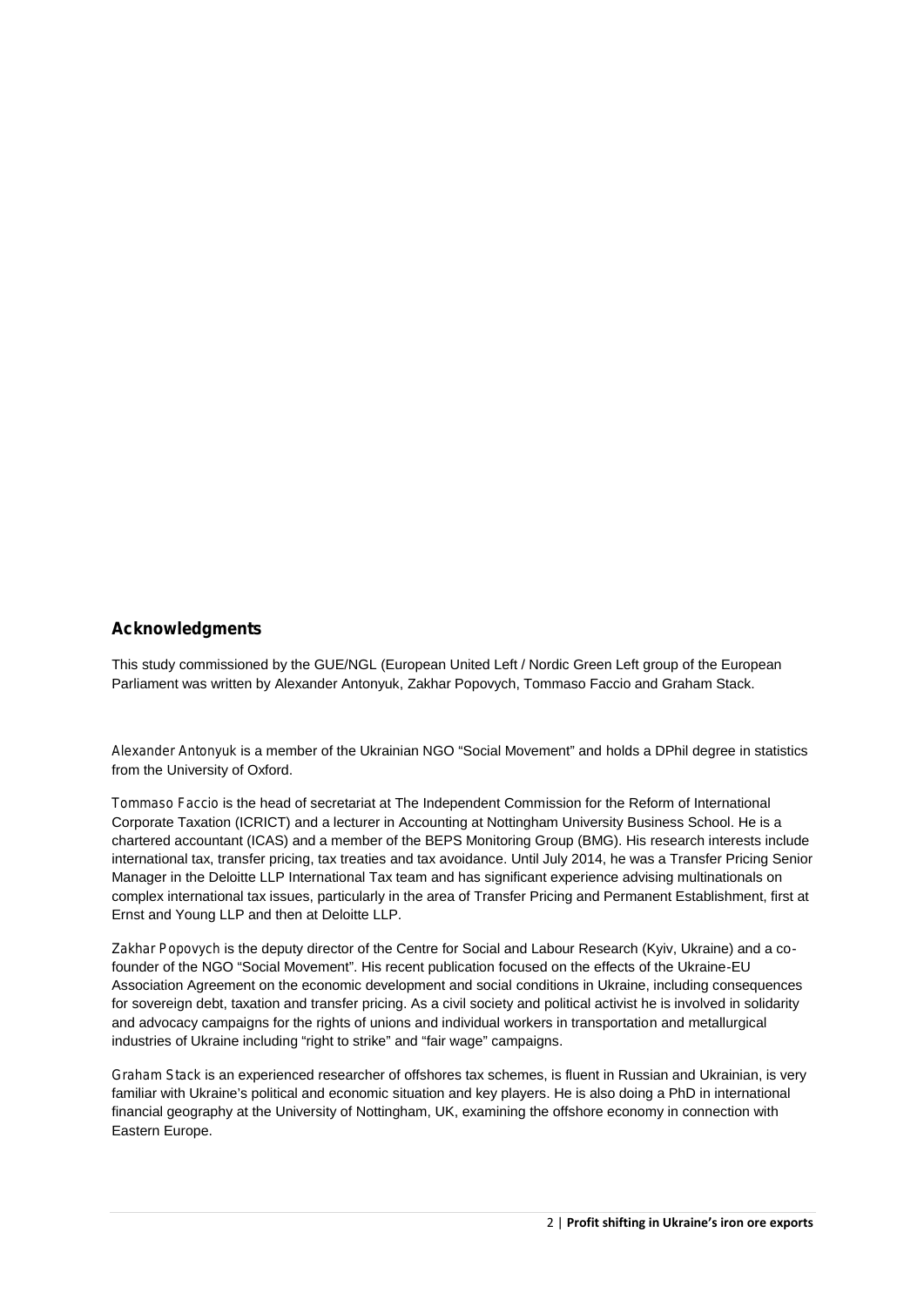## **1. Introduction**

There is high public interest in the topic of "offshores" in both Ukraine and the EU. It is of particular importance for Ukraine which is categorized as an "open economy", meaning a country with a high share of exports and imports relative to GDP. In particular, iron and steel production and exports from Ukraine are very significant even by the scale of the global iron and steel markets. These sectors have also become the single largest source of wealth for the richest Ukrainians. Additionally, trade was one of the main topics in the Association Agreement between Ukraine and the EU signed in 2014, following the dramatic political events in the country.

It is intriguing that even the Ukrainian authorities publicly declare that there is significant profit shifting occurring to avoid corporate taxation. For instance, according to the State Fiscal Service of Ukraine the usage of transfer pricing within all types of operations results in 100 billion hryvnia tax avoidance annually (around 3.3 billion euros), which leads to almost 20-25 billion hryvnia loss of the national state budget (Riabych, Vakulchyk 2015). This budgetary loss is equivalent to 660–750 million euros, which is comparable to the scale of the annual macro-financial assistance received by Ukraine from the European Union in the last several years to fill the budgetary gap.

The head of the National Bank of Ukraine in a public presentation in 2016 stated that USD 2.6 Bn of mining sector exports were predominantly done via traders or subsidiaries located in low tax jurisdictions but which "legally are not considered to be offshores, such as Luxembourg, Netherlands, Switzerland"<sup>1</sup> .

Despite the importance of exports for Ukraine's economy and public revenue and high-profile claims of substantial profit shifting away from the country, there is surprisingly very limited *quantitative analysis* published on the subject of transfer pricing (or profit shifting more generally) of Ukraine's exports. This study aims to start filling this gap in research on the subject by analyzing the potential profit shifting through transfer pricing of Ukraine's iron ore exports. This paper uses more detailed analysis of trade than most studies of profit shifting, by utilizing transaction level datasets and daily market prices.

The structure of the paper is as follows: in section 1 we review the existing methodologies and results related to Ukraine exports; section 2 describes the iron ore mining sector of Ukraine; then in section 3 the recent history and the status of transfer pricing regulation in Ukraine is provided; section 4 gives quantitative estimates of underpricing of iron ore exports; section 5 provides a comparative analysis of profitability of the Ukrainian mining companies in relation to the holding companies or similar miners; the study is closed with conclusions.

<sup>1</sup> Presentation by head of NBU V. Gontareva on 25 Oct 2016 in Kiev, "Introduction of BEPS as a precondition for liberalization of the currency exchange regulations".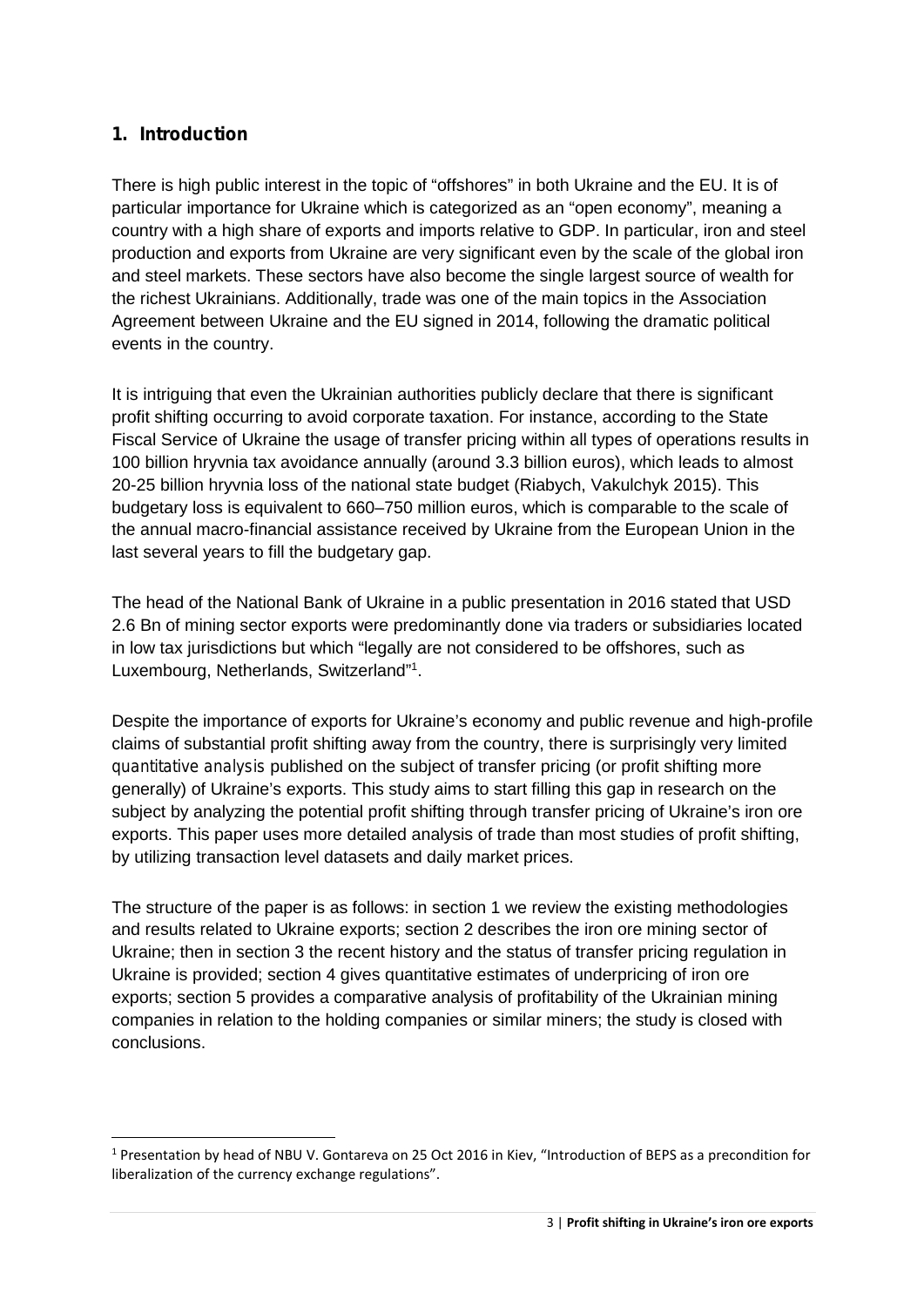## **Existing literature and methodology**

Ukrainian authors have tended to focus on arguments in favour of introduction of transfer pricing (TP) controls in publications before 2013, and then on regulatory aspects of the newly introduced legislation after 2013 (Vakulchyk and Riabych 2014, Ghutovska 2014, Kasperovich 2014, Dessatniuk and Cherevko 2015). Dessatniuk and Cherevko 2015 describe the difficulties in application of the "arm's length principle" by looking at comparable transactions and without using market prices. In the later section on TP rules their evolution in Ukraine is described.

International publications on profit shifting have covered Ukraine at an aggregated level as part of a wider study of a large number of countries. Cobham and Jansky (2018) estimated losses from corporate tax avoidance in 173 countries using modelling results from a large aggregated panel data which included Ukraine, whereas De Mooij and Liu 2012 estimated the effect of TP legislation on investments (again, in a large number of countries including Ukraine).

For studying profit shifting in regions other than Ukraine, various methodologies have been used to estimate financial flows through transfer pricing. Two broad categories of these methodologies are the ones based on estimation of trade mis-pricing and FDI data (Grondona 2015). The trade mis-pricing methods often resort to comparisons of macro data such as total exports and imports of a commodity between two countries. The FDI methods face issues such as lack of financial information for multinational entities.

The "Sixth Method", which was first introduced in Argentina to augment the pre-existing 5 methods recommended by OECD, applies to commodities and compares the transaction price with a market quote (by requiring the MNE to apply the commodity price on the date of shipment by the agent to the end customer (pursuant to 2nd sale) to the sale of the product by the MNE producing or extracting the commodity product to the related agent offshore (1st sale)), rather than comparing it to prices agreed between unrelated parties (Grondona 2018). The comparing of prices between unrelated parties, or the "comparable uncontrolled price" (CUP) method, one of the OECD's recommended methods, has the great disadvantage of the complexity of finding suitable transactions which show similar volume, quality and agreement terms, whereas the Sixth Method provides certainty for tax payers and tax authorities.

The quoted market price provides a clear benchmark for comparison and reduces subjectivity.

Transactions of commodities between related parties often involve a subsidiary located in a low-tax jurisdiction, however exports to non-related parties have also been found to involve intermediaries with no economic substance (Argibay Molina 2013) and thus in this analysis we included sales to seemingly unrelated buyers.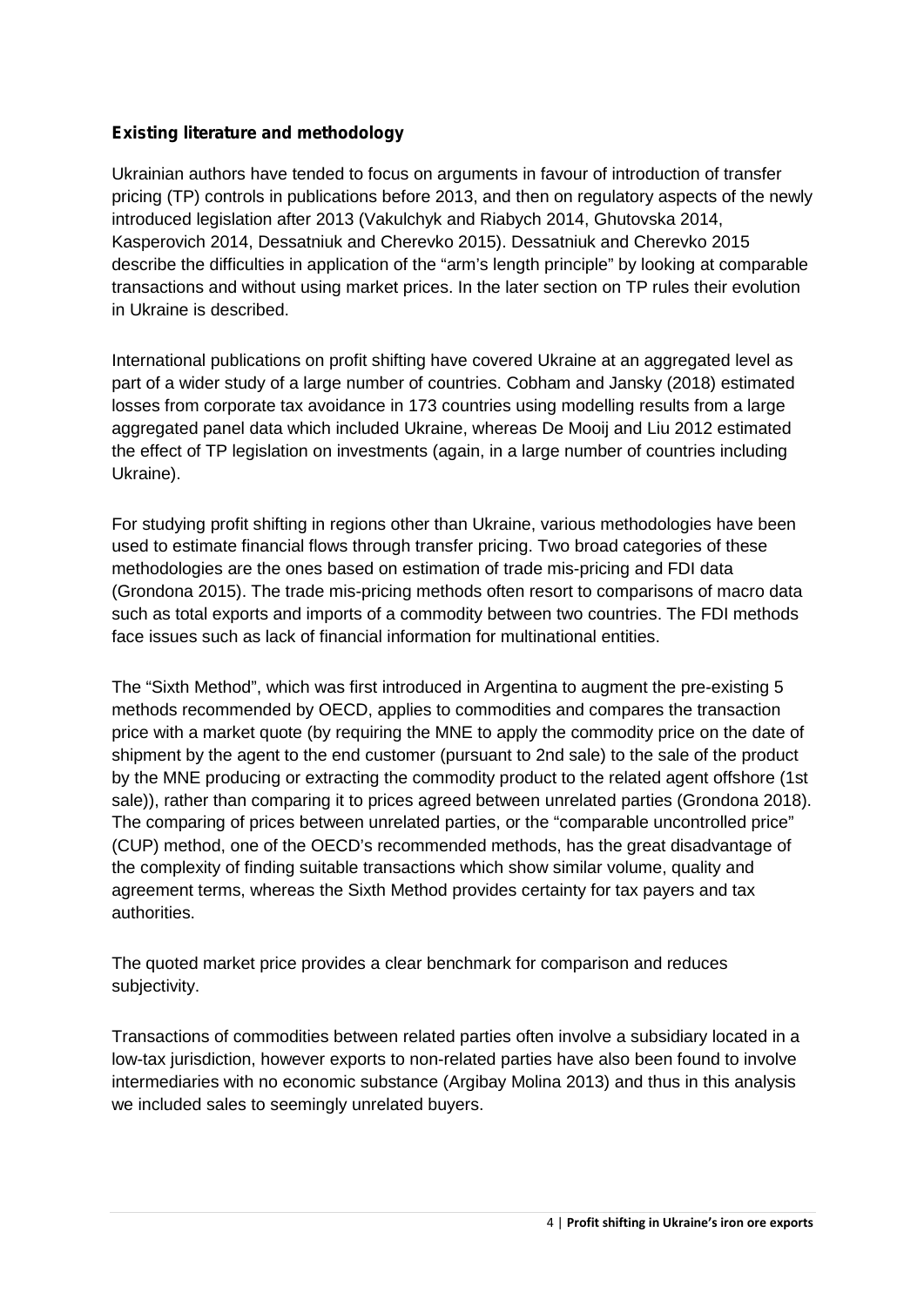We used a method closest to the Sixth Method for evaluation of export transactions (mis) pricing, by comparing transaction prices to daily market prices.

However, Ukraine customs data for exporters of commodities show that transactions prices are much more correlated with the market prices one month before the transaction date than with the market prices on the date of shipment. This is probably explained by the customary trading arrangements in the iron ore markets where the spot price quotes from the main provider of iron ore market indices. Platts specify that delivery of the commodity is "within 2 to 8 weeks". In this study we used Platts iron ore and transportation market data.

We have therefore adjusted the analysis to this practice and used the market price of the same date of the previous month, since such practice does not appear to allow increased profit shifting, because in the volatile iron ore market the last month prices can be either lower or higher than this month's.

In the Results section we describe a few other methodological adjustments we had to make, specific to iron ore markets and Ukraine.

#### **Ukraine's iron ore sector**

It is instructive to consider first Ukraine's iron ore and steel production sectors together. Ukraine has the 3rd largest iron ore resources in the world<sup>2</sup> and is the 9th largest producer of steel globally<sup>3</sup>. Possessing such significant deposits of the raw material and steel production capacity, Ukraine has also become a major global exporter of both steel and iron ore. It is the 5<sup>th</sup> largest exporter of iron ore in the world<sup>4</sup> and the 6<sup>th</sup> steel exporter<sup>5</sup>.

Mining and steel production (usually referred to as «metallurgy» in Ukraine) is even more significant by the scale of the country's economy, given the economy's small size<sup>6</sup>, after the economic collapse in 1991 and the anemic growth since gaining independence 27 years ago.

Metallurgy was the first sector to recover after the deep depression of the 1990s when it gradually become the leading sector of Ukrainian industry replacing machine building in terms of production volume and share of GDP. If in the late 1980s metallurgy was responsible for approximately 10% of industrial production and machine building for 30%, then in the early 2000s metallurgy took a 30% share in Ukraine's industrial production<sup>7</sup>.

<sup>2</sup> [Shatokha 2016]

<sup>3</sup> The World Steel Association's Statistical Yearbook 2017

<sup>4</sup> http://www.worldstopexports.com/iron-ore-exports-country/

<sup>5</sup> OECD Steel Markets Developments

 $6$  Ukraine is 170<sup>th</sup> in the world by GDP per capita (not PPP adjusted), World Bank Data

<sup>7</sup> Popovych Z.O, Economic Growth and Perspectives of Innovative Development of Ukraine, Economics of Ukraine, 2004, 12, p.41-47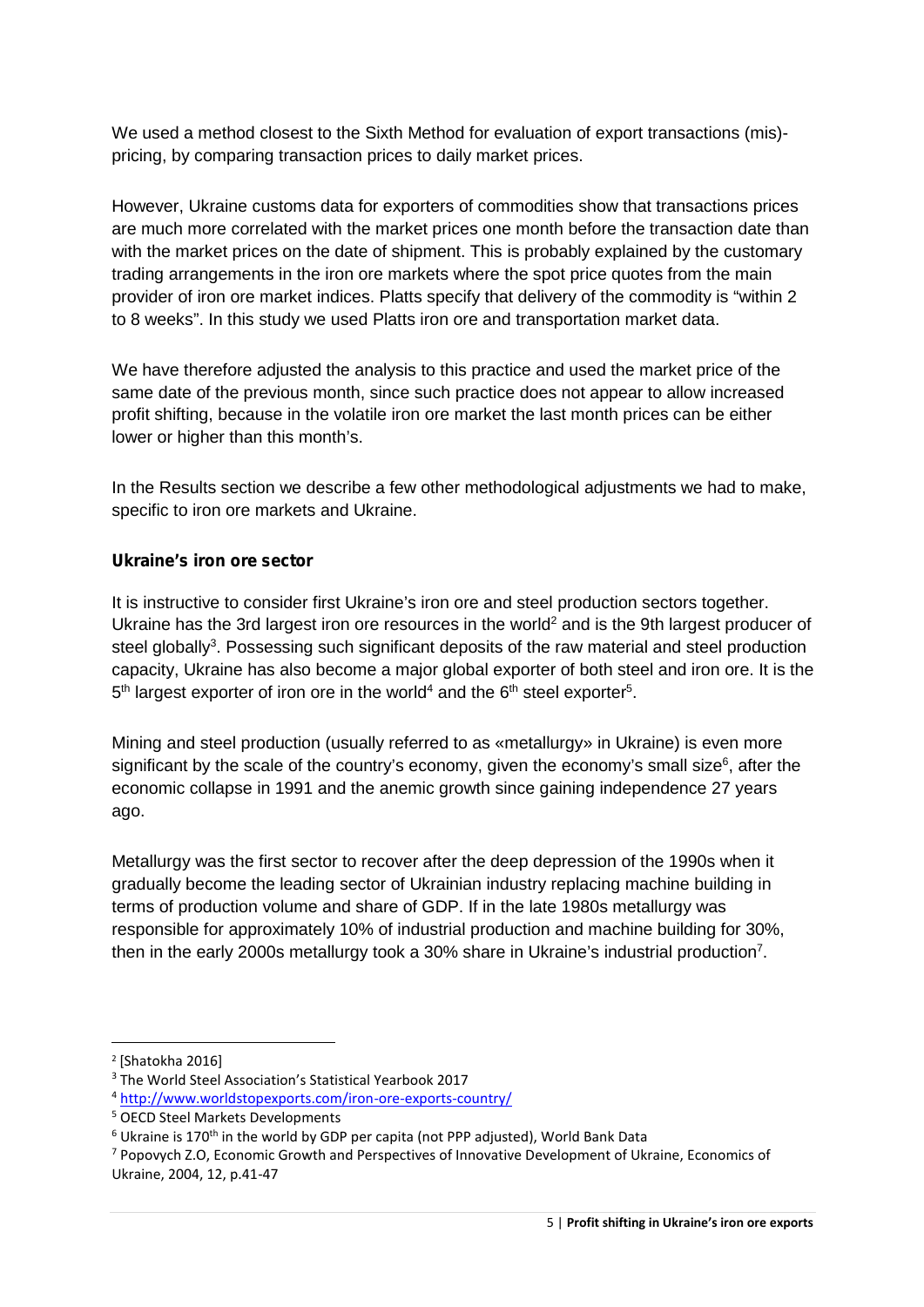Metallurgy has remained the primary sector of the Ukrainian economy for 15 years, until the loss of some facilities in the territories which are not under the control of the central government. After the Association Agreement with the EU in 2014 the agricultural production is growing fast, but metallurgy still remains the major sector of the Ukrainian economy and no.1 industry in Ukraine.

When it comes to trade, iron ore and steel cumulatively were as high as 30% of Ukraine's export in 2017. Iron ore by itself constituted 6.3% of total export, or \$2.6bn of value in absolute terms. Main export destinations of iron ore from Ukraine in 2017 were China and Eastern Europe. Geography of exports varies by product though, as is shown in Figures 1 and 2. Non-agglomerated iron ore is much more often sold to the biggest importer China, then agglomerated ore. It is also noteworthy that the mines produce either non-agglomerated or agglomerate ore.



Figure 1. Export destinations of non-agglomerated iron ore in 2017

Source: Ukraine's statistical office Derzhstat



#### Figure 2. Export destinations of agglomerated iron ore in 2017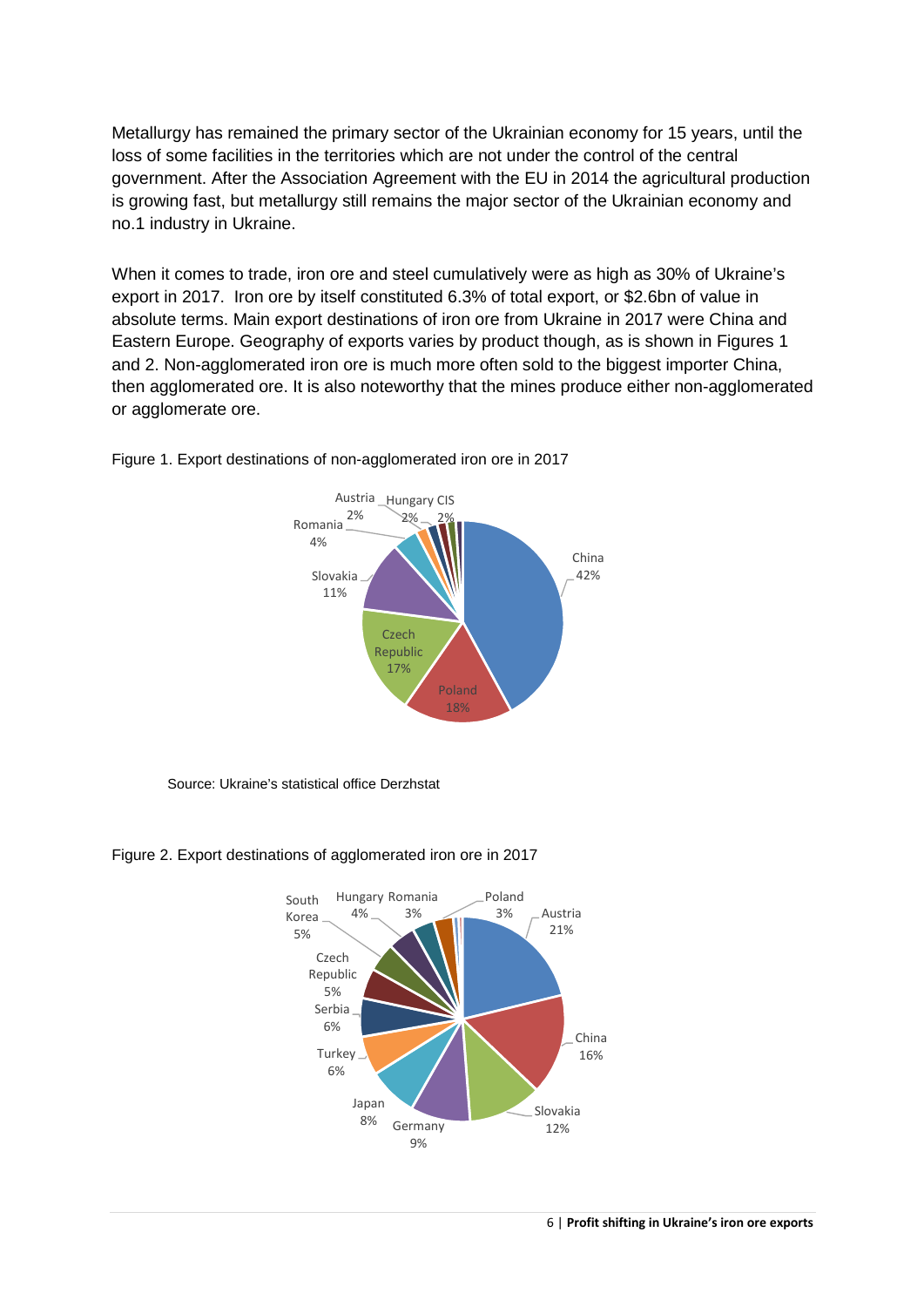The significance of the iron ore sector for Ukraine's economy and society also manifests itself in the asset ownership among Ukraine's "high net worth individuals". According to the magazine Forbes' 2018 world ranking, there are currently 7 Ukrainian US dollar billionaires<sup>8</sup>, and 6 out of the 7 either own or have recently owned iron ore mines. Thus, production and export of iron ore is a major source of wealth in Ukraine and should be a major source of fiscal revenue.

| <b>Producer</b>            | Owner                                                                   | <b>Location of</b><br>owners | <b>Production</b><br>in 2015<br>(million<br>metric tons) | <b>Market</b><br><b>Share</b> |
|----------------------------|-------------------------------------------------------------------------|------------------------------|----------------------------------------------------------|-------------------------------|
| Poltavsky GZK              | Ferrexpo AG                                                             | Switzerland                  | 38.8                                                     | 23%                           |
| Ingulets GZK               | Metinvest                                                               | Netherlands <sup>9</sup>     | 28.1                                                     | 17%                           |
| Northern GZK               | Metinvest                                                               | <b>Netherlands</b>           | 28.0                                                     | 16%                           |
| Southern GZK               | Mixed shareholding <sup>10</sup>                                        | Cyprus and<br>Switzerland    | 24.3                                                     | 14%                           |
| AM Kryvy Rih               | ArcelorMittal                                                           | Luxembourg                   | 24.1                                                     | 14%                           |
| <b>Central GZK</b>         | Metinvest                                                               | <b>Netherlands</b>           | 13.7                                                     | 8%                            |
| <b>KZRK</b>                | a group of high net worth<br>individuals from<br>Ukraine" <sup>11</sup> |                              | 5.2                                                      | 3%                            |
| Zaporizhzhia<br><b>GZK</b> | Mixed shareholding <sup>12</sup>                                        |                              | 4.4                                                      | 3%                            |
| Suha Balka                 | H Group<br>D                                                            | Cyprus <sup>13</sup>         | 2.9                                                      | 2%                            |

Table 1. Main iron ore producers in Ukraine

Source: EITI, companies' websites, news agencies "GZK" stands for "mining and enrichment plant"

<sup>8</sup> https://www.forbes.com/billionaires/list/#version:static\_search:Ukraine\_country:Ukraine (as of 28 May 2018)

<sup>9</sup> https://www.metinvestholding.com/en/about/common

<sup>10</sup> Strettonway Traders&Consultants Limited, Acretrend Holdings Limited, Mint Data Holdings Limited (all located in Cyprus), each with 22%, the rest Metinvest? (https://interfax.com.ua/news/economic/451308.html )

<sup>&</sup>lt;sup>11</sup> Ownership of KZRK was recently under dispute in a London court, the results of the out of court settlement were mentioned in the "Paradise Papers"

<sup>&</sup>lt;sup>12</sup> Minerfin, a.s. (Slovakia) - 51%, ZaporozhStal (steel works, Ukraine) - 29%, KSK Consulting, a.s. (Czech Republic) - 19% (https://interfax.com.ua/news/economic/372266.html )

<sup>13</sup> http://www.dch.com.ua/en/about/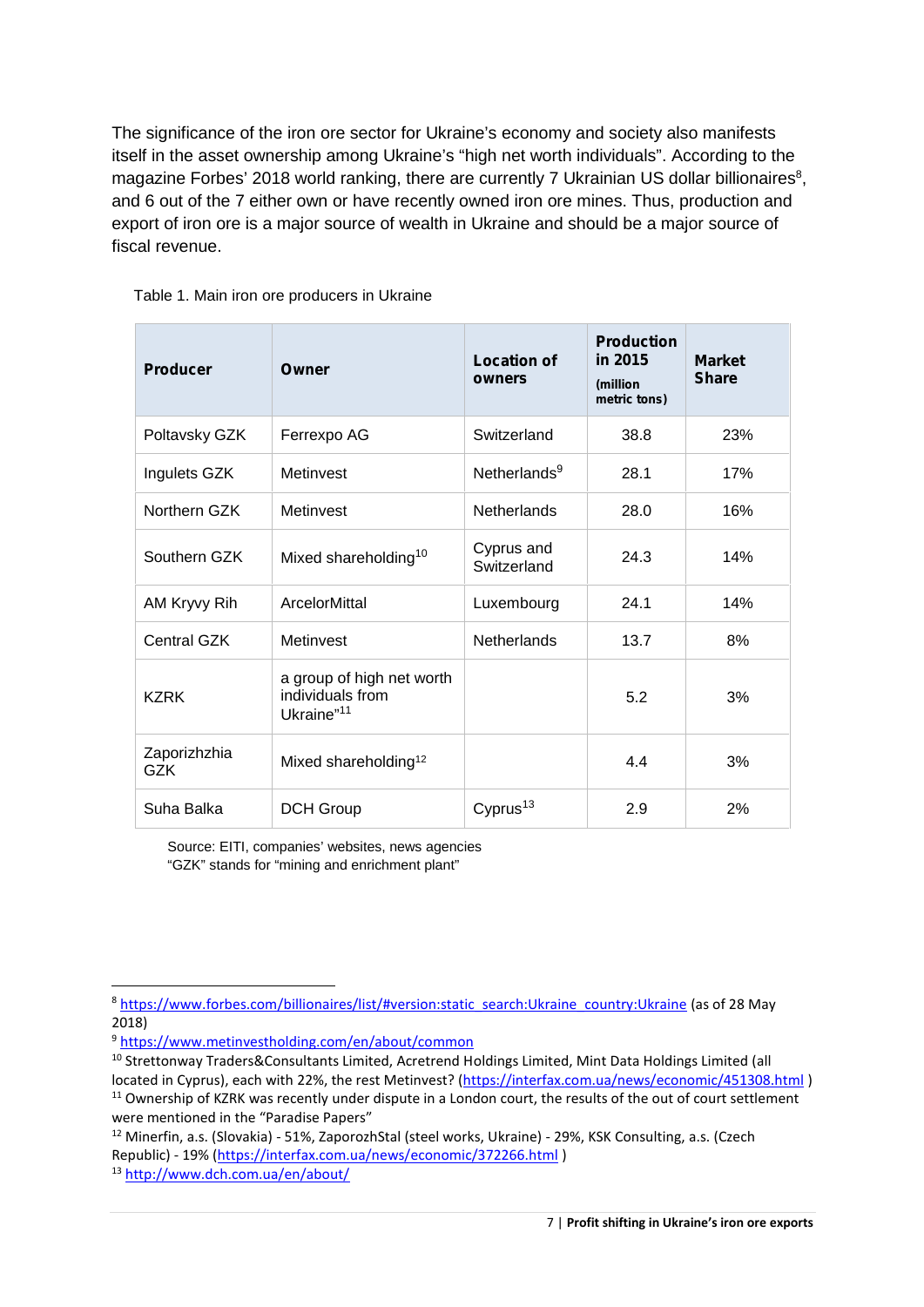# **2. Overview of Transfer Pricing rules in Ukraine**

The pricing of transactions ("Transfer Pricing") between connected parties (e.g. sale/purchase of goods, services, funding, licensing of Intellectual Property) can be manipulated for tax avoidance purposes, so to artificially shift profits to low or no-tax jurisdictions.

With respect to the sale of iron ore between related parties, this can be done by paying an intercompany price for the commodities that is lower than the price that would have been agreed between unrelated parties. Transfer Pricing rules (which are set by reference to guidelines produced by the Organisation for Economic Co-operation and Development "OECD" and the United Nations) detail how transactions between connected parties should be priced for tax purposes and are based on the 'arm's length principle', so that such transactions are treated by reference to the profit that would have arisen if the transactions had been carried out under comparable conditions by independent parties.

As most of Ukraine's iron ore is exported between related parties, it was critical that transfer pricing rules were introduced to minimise the risk of tax avoidance through transfer pricing between related parties.

Ukraine's experience with Transfer Pricing rules is fairly recent, having introduced them only in 2013. Significant revisions to the rules have occurred since 2013, as outlined in the next sections. The revisions have increased the guidance available to taxpayers and tax authorities to be able to better apply Transfer Pricing rules.

## **Ukraine's introduction of Transfer Pricing rules in 2013**

Ukraine issued new Transfer Pricing regulations in January 2013<sup>14</sup> and further amended them during the year when new legislation introduced the arm's length principle as well as five standard OECD transfer pricing methods. The transfer pricing rules initially applied to all related-party transactions (including domestic) and all cross-border transactions (including transactions with independent parties).

The prior Ukrainian tax law contained definitions of terms such as ''arm's-length price'' and ''related parties.'' The new legislation expanded the definitions of those terms. On the

<sup>&</sup>lt;sup>14</sup> The new law was implemented in the Ukrainian Tax Code as a new section (Tax Code of Ukraine, Article 39) and subsequently amended in The Resolution of the Cabinet of Ministers of Ukraine (CMU) on 04.07.2013 No 408-VII "On Amendments to the Tax Code of Ukraine on transfer pricing" and on 02.10.2013 No.749 "On approval of the percentage price range for certain commodity items under Ukrainian classification of import export goods for transfer pricing purposes"; The Order of CMU dated 23.10.2013 No.865-p "On the list of specialized commercial publications for transfer pricing purposes"; The Order of CMU dated 23.10.2013 No.866-p "On approval of the list of information sources about market prices for transfer pricing purposes"; The Order of the Ministry of Revenues and Duties dated 11.11.2013 No.669 "On approval of the form and the Order for the controlled operations statement"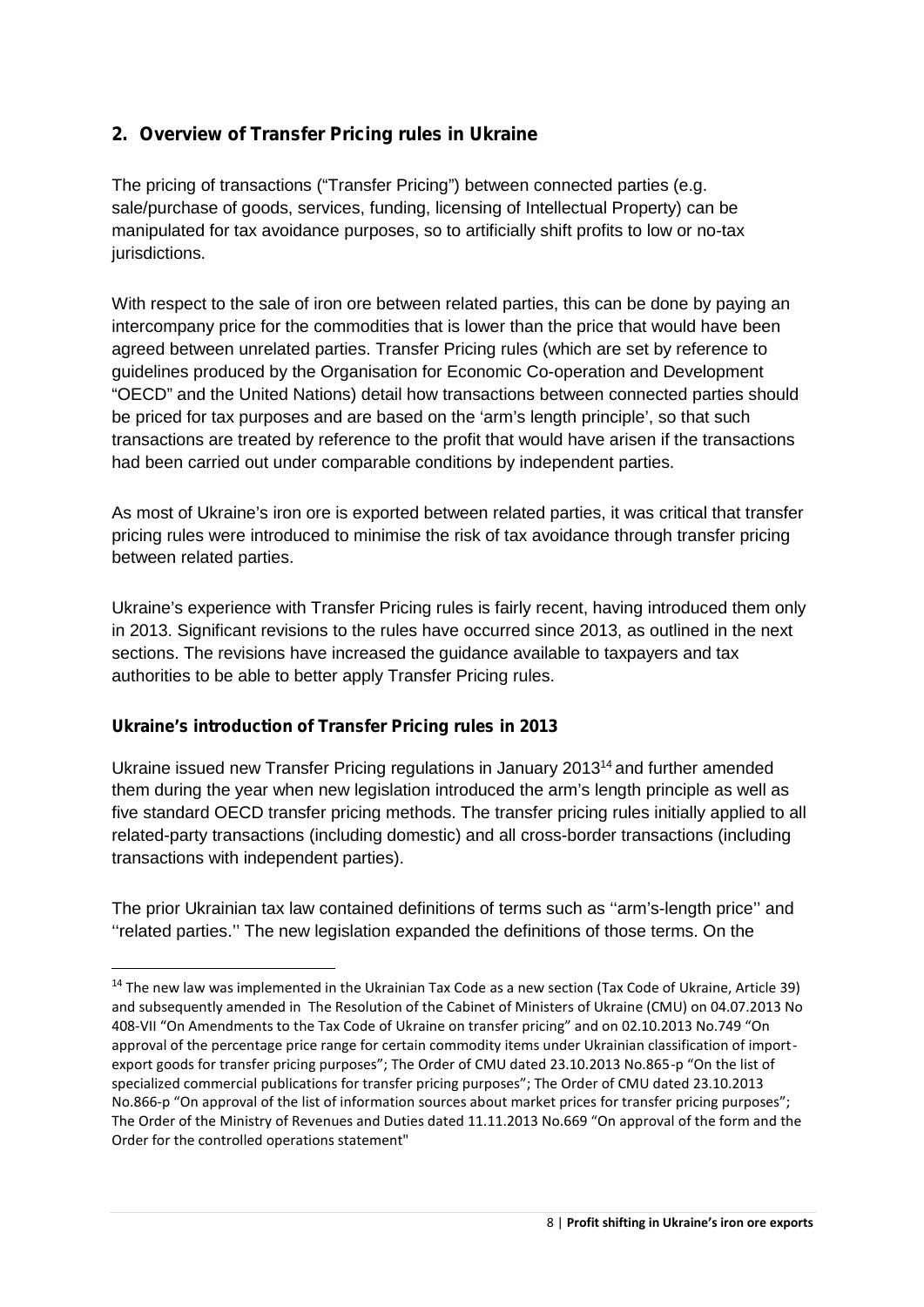definition of related parties, the new legislation stipulated that interdependence between parties (individuals or organizations) is formed via capital participation or contractual or other relationships that allow one party to influence decisions of the other party, either directly or through other dependent parties. The regulations listed the following circumstances that gave rise to such interdependent relationships:

- The proportion of participation in the capital of a legal entity by another legal entity or an individual is 20 percent or more. The participation may be either direct or indirect (i.e. through other related parties).
- An individual or a legal entity can control appointment or election of a chief executive or at least 50 percent of the members of the board of directors or trustees in another company.
- A company's chief executives have been appointed by the same individual or by the same legal entity acting on behalf of an individual.
- At least 50 percent of a company's board of directors or trustees have been elected or appointed by the same individual or by the same legal entity acting on behalf of an individual.
- Companies share more than 50 percent of the board of directors' personnel or the same chief executive.
- An individual is acting in a capacity of a chief executive of a legal entity.
- $\parallel$  Individuals are classified as related parties among themselves when the nature of their influence on the same legal entity forms a controlled relationship.
- Individuals are immediate family members.

The types of transactions that can be considered controlled, subject to a materiality threshold, included transactions of the Ukrainian taxpayers with related parties registered in foreign countries, transactions with domestic related parties under certain conditions, and transactions with entities registered in ''low-tax jurisdictions".

The materiality threshold above which these types of transactions were deemed to be controlled was initially set at 50 million hryvnia. Low-tax jurisdictions were defined as countries or territories that impose corporate income tax rates lower than the corresponding Ukrainian tax rate<sup>15</sup> by 5 or more percentage points (treatment as a low-tax jurisdiction also applied to a foreign legal entity whose effective tax rate is lower than the corresponding Ukrainian tax rate by 5 or more percentage points).

The new transfer pricing rules did not allow for a 20% deviation from market prices, which was permitted under the preceding rules. The new rules (which were initially valid for an initial period of 5 years, until January 1, 2018) required that for import and export of certain goods to or from the entities registered in ''low-tax jurisdictions,'' the ''baseline'' prices for such transactions should be set either using prices realized at commodity exchanges or the pricing intervals established by the Ukrainian government based on prices quoted in market surveying publications. These new rules are in line with what is generally referred to as the so-called "sixth method" or "commodity rule", although the name of the rule or the method

<sup>15</sup> The corporate tax rate in Ukraine in 2018 is 18% (21% in 2012, 19% in 2013, 18% from 2014 onwards)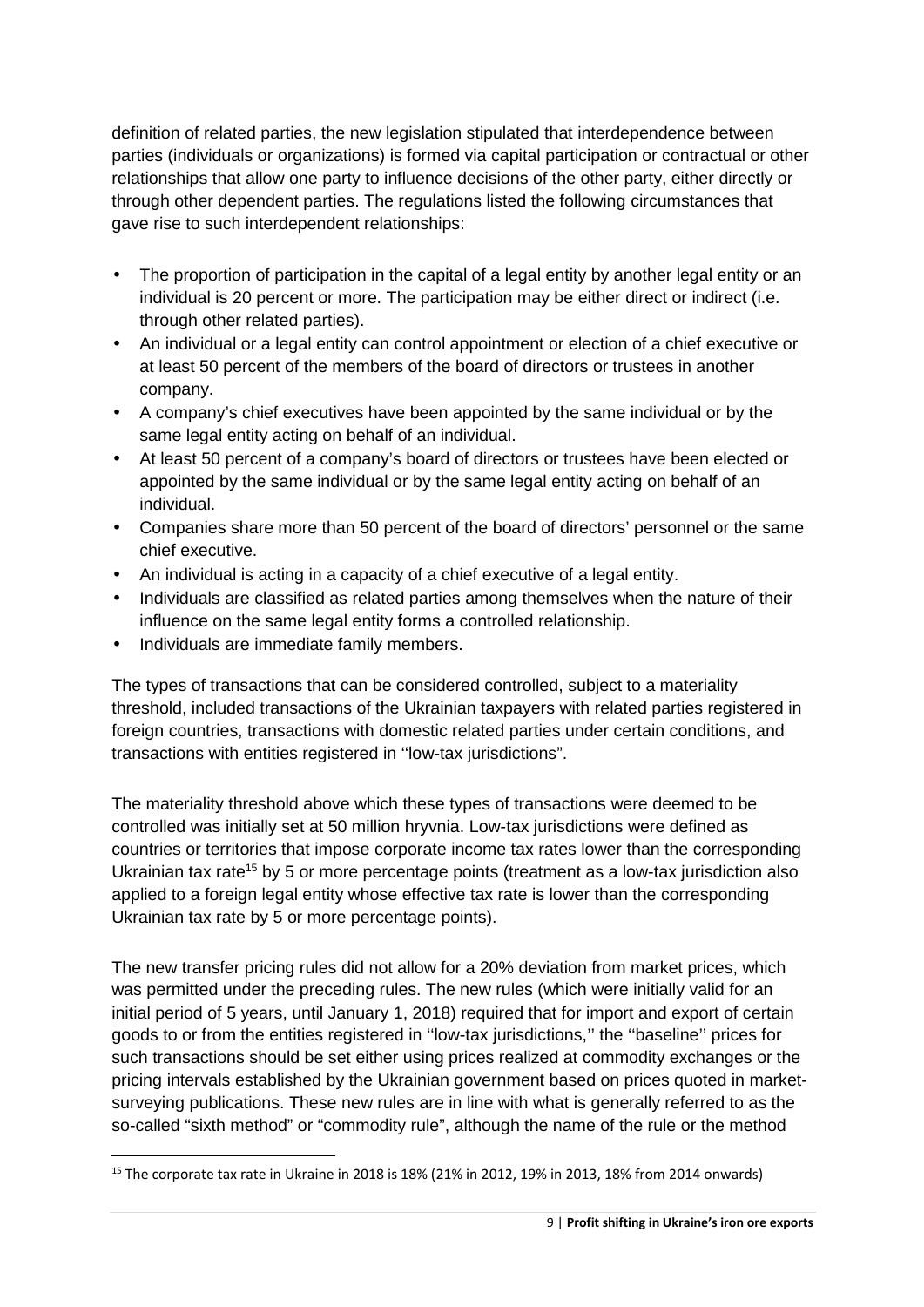applied may differ from country to country. The common feature of these rules is that they rely on the quoted prices of the commodities market to price commodity transactions between associated enterprises, and the application of the sixth method may resemble the Comparable Uncontrolled Price (CUP) method. Whilst Ukraine transfer pricing rules refer to the CUP method, this should be interpreted as a variation of the "sixth method".

A small deviation from market prices was allowed, as exporters could set prices in such transactions up to 5 percent below the minimum of the baseline pricing interval, and importers could set prices up to 5 percent above the maximum of the baseline interval.

The goods subject to these special pricing rules included certain agricultural commodities (grains, oils, and fats of animal or vegetable origin), mineral commodities (coal, crude oil and its products, and mineral ores), organic chemical compounds, products of inorganic chemistry, including compounds of precious and rare earth metals or radioactive elements, ferrous metals, and items made of ferrous metals.

#### **2015 update to transfer pricing rules**

New rules were introduced in 2015<sup>16</sup> which set out the criteria for taxpayers to choose the method for establishing compliance of the price of a transaction with the arm's length principle. The general rule was that a taxpayer could choose any transfer pricing method that it deemed appropriate with due regard to the criteria (Article 39, subparagraph 39.3.2.1, Tax Code of Ukraine). However, the Comparable Uncontrolled Price ("CUP<sup>17</sup>") method was set as the "basic" method (that is, the primary method to substantiate the price). Where it was possible to use the CUP and any other method, a taxpayer should have applied the CUP method.

The rules to determine whether two entities are "related parties" were also extended to cover both legal entities and individuals who are in specific relationships that may influence the conditions or results of their business activities.

Namely, under the following circumstances parties are recognized as related:

- If one of the parties (legal entity or individual) owns (directly or indirectly) 20% or more of the shares in the other party (legal entity);
- If a legal entity (through related parties) owns (directly or indirectly) 20% or more of the shares of other legal entity;

<sup>&</sup>lt;sup>16</sup> The Parliament adopted Law No. 72-VIII of 28 December 2014, which introduces major amendments to the transfer pricing rules that had been introduced by the previous government in 2013. The transfer pricing control rules were subsequently amended by Law No. 609-VIII of 13 August 2015.

 $17$  The Comparable Uncontrolled Price ("CUP") method compares the price charged for property or services transferred in a controlled transaction to the price charged for property or services transferred in a comparable uncontrolled transaction incomparable circumstances.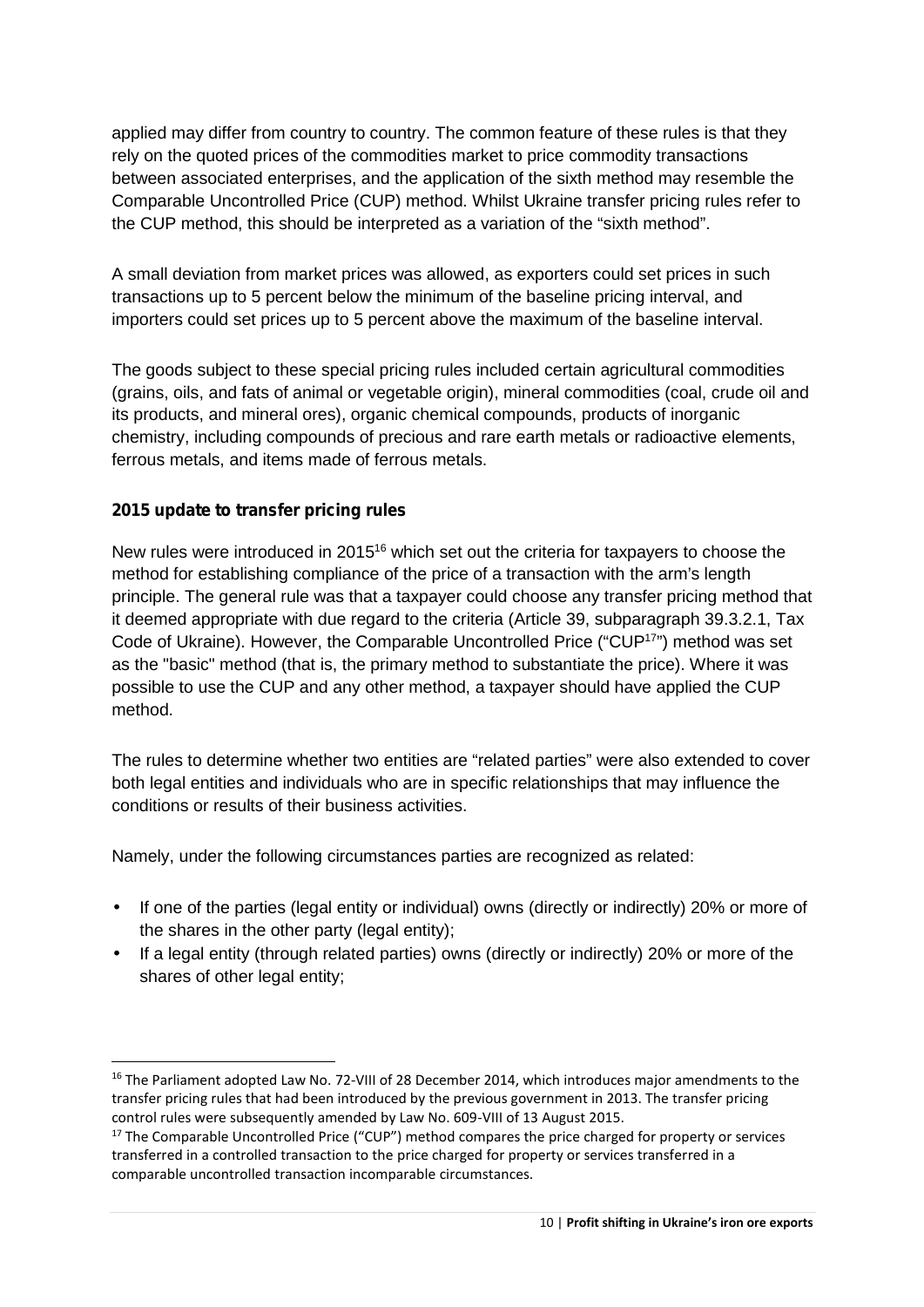- If a legal entity or individual has the authority to assign the sole executive body of the legal entity; or at least 50% of the executive board of the legal entity; or at least 50% of the legal entity's supervisory board;
- In legal entities where at least 50% of the executive board and/or supervisory board is represented by the same individuals;
- $\parallel$  In legal entities whose sole executive body is assigned by the same legal entity or individual (by the owner or by a supervisory board authorized by the owner);
- $\parallel$  If an individual is considered to be closely related to another party, such persons are considered to be related (spouses, parents, children, brothers and sisters, etc.);
- If the overall amount of all loans / non-refundable financial assistance offered by a legal entity / individual to the other legal entity and / or all loans/non-refundable financial assistance offered by third parties exceeds the equity capital of the borrower by more than 3.5 times (10 or more times for financial institutions conducting leasing activities).

## **Controlled Transactions**

The revised rules did not apply to transactions between Ukrainian related parties, as the new rules applied only to cross-border transactions.

Transactions with non-resident related parties as well as with non-related parties registered in certain jurisdictions, as listed by the Cabinet of Ministers of Ukraine, are deemed controlled if the following criteria are satisfied:

- a taxpayer's and/or the related parties' joint annual revenue exceeds 20 million Ukrainian Hryvnia (UAH); and
- the transaction volume exceeds the lesser of UAH1 million or three percent of the taxpayer's annual revenue.

Controlled transactions with non-residents include the following transactions:

- Transactions with non-resident related parties;
- Transactions with foreign companies involving the sale of goods through non-resident commission agents;
- Transactions with non-residents registered in low-tax jurisdictions according to the list adopted by the Cabinet of Ministers of Ukraine. Under the new rules, the list of these jurisdictions will serve as the definitive source of what are deemed to be low-tax jurisdictions.
- Transactions between related parties with the involvement (as intermediaries) of the independent persons provided that such a person does not perform any significant functions and does not use significant assets and/or does not bear significant risks in transactions between related parties.

For the purposes of Transfer Pricing, transactions can be defined as follows:

- Operations with goods, such as raw materials, finished products, etc.;
- Provision of services;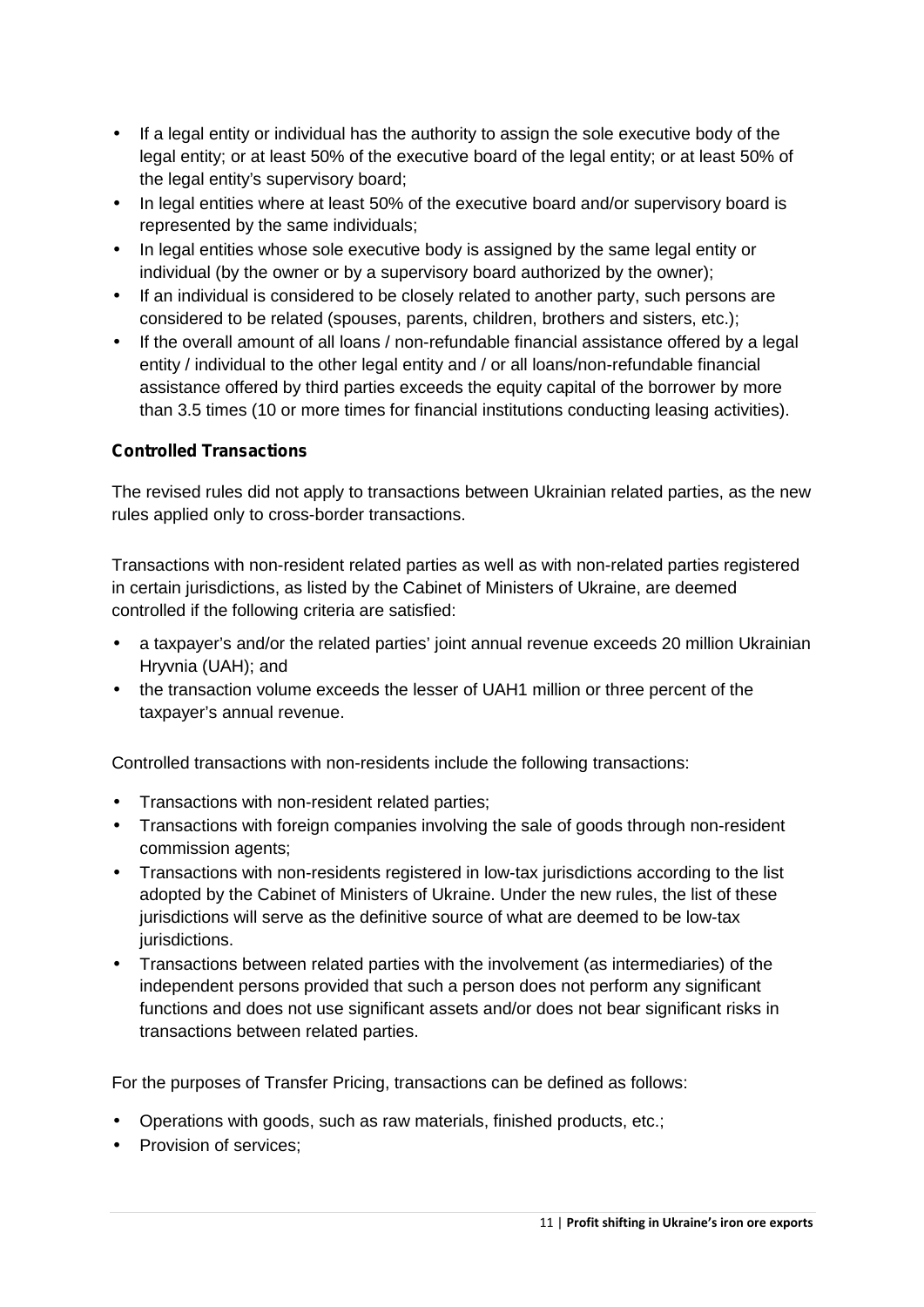- Operations with intangible assets, including royalties, licenses, payments for patents, trademarks, knowhow, other intellectual properties;
- Financial operations, including leasing, investments, loans, commissions, guarantees, etc.
- Operations with capital, including sale / purchase of shares or other investments, sale / purchase of long-term tangible and intangible assets.

## **Special Transfer Pricing rules for commodities trading**

The 2015 rules included special rules for commodities trading with companies registered in "low-tax" jurisdictions.

These special rules<sup>18</sup> are applicable to both transactions with non-residents registered in the states included in the "low-tax" states list adopted by the Cabinet of Ministers of Ukraine and for transactions involving the exportation or importation of commodities with quoted prices.

The CUP method must be used to determine whether the conditions of such transactions comply with the arm's length principle. When applying the CUP method, the taxpayer must calculate the arms' length price range based on prices of the respective commodities on exchange quotations for 10 days prior to the controlled transaction.

Taxpayers are allowed to use other transfer pricing methods, but in such a case the taxpayer must submit to the fiscal authority information on profits realised by each related party that participated in the supply chain of the respective commodities, up to the first non-affiliated entity.

## **List of traded commodities**

On 8th of September 2016, the Cabinet of Ministers of Ukraine by Resolution No 616 approved the list of traded commodities for transfer pricing purposes. The arm's length pricing must now be examined on the basis of the comparable uncontrolled price (CUP) method.

The commodities covered by the CMU Resolution No 616 include:

- agricultural goods (livestock, meat, grains, food, seeds, palm and soybean oil etc.),
- energy commodities (coal, crude oil, natural gas, gasoline etc.),
- I industrial and precious metals, cotton, rubber and
- other commodities.

<sup>18</sup> Article 39, subparagraph 39.2.1.3, Tax Code of Ukraine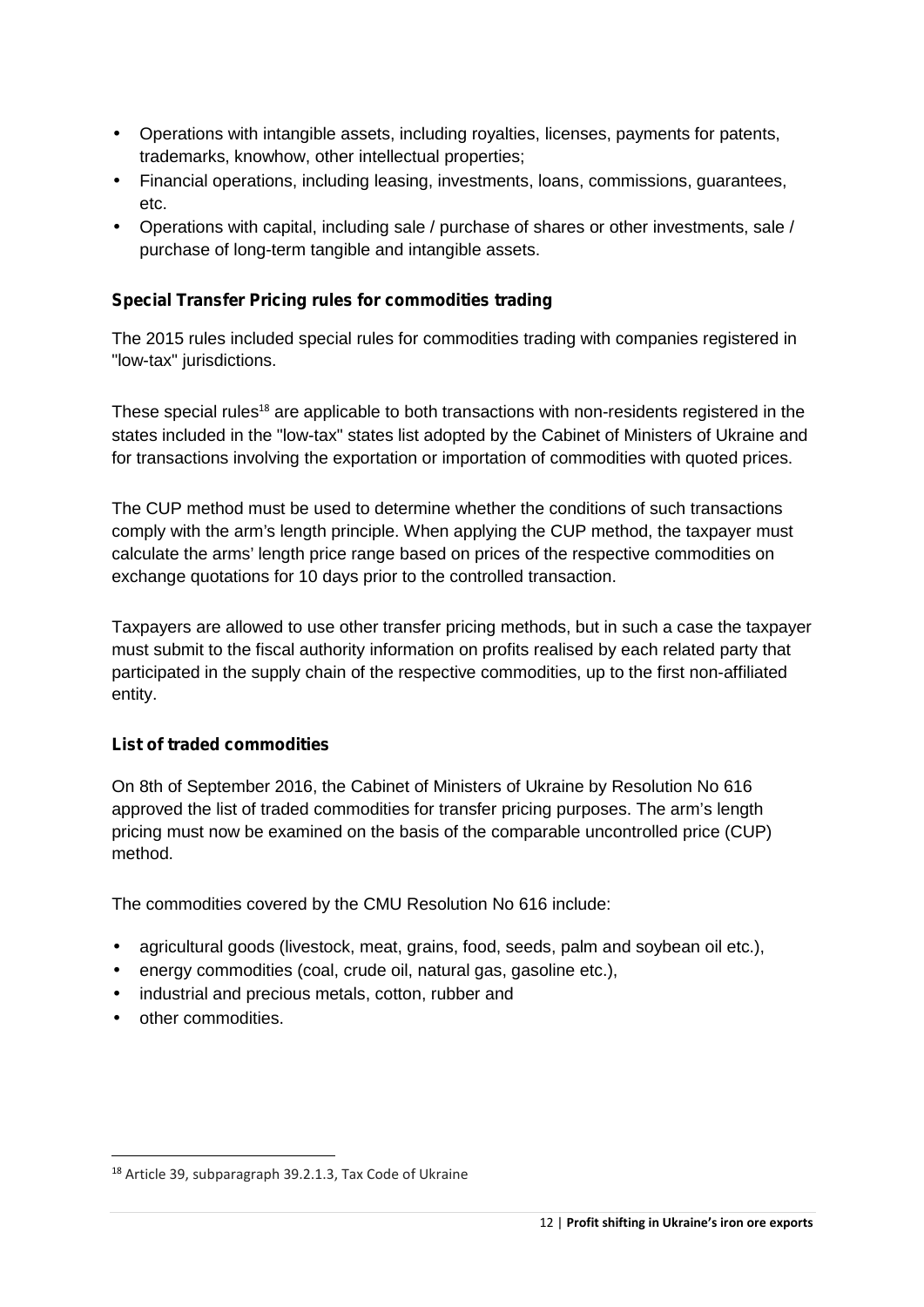For each commodity group, the CMU Resolution No 616 provides an approved commodity exchange as an information source for arm's length testing. The approved commodity exchanges are:

Agricultural goods:

Chicago Mercantile Exchange (CME), Euronext, Intercontinental Exchange (), New York Mercantile Exchange (NYMEX), National Commodity and Derivatives Exchange (NCDEX), and others;

Energy commodities:

Intercontinental Exchange (), European Energy Exchange (EEX), Chicago Mercantile Exchange (CME), Tokyo Commodity Exchange (TOCOM), European gas hubs (NCG, CEGH, GASPOOL) and others;

- $\int$  Industrial and precious metals: Intercontinental Exchange (), London Metal Exchange (LME), Dubai Gold and Commodities Exchange (DGCX), Chicago Mercantile Exchange (CME) and others;
- Cotton and rubber:

Chicago Mercantile Exchange (CME), Intercontinental Exchange (), Multi Commodity Exchange of India Limited (MCX), Singapore Exchange (SGX), Shanghai Futures Exchange (SHFE) and others.

## **Reporting requirements and tax adjustments**

The deadline for submitting the report of controlled transactions is October 1 of the year following the reporting year (Until 1 January 2017, the deadline was May 1 of the year following the reporting year). A taxpayer can adjust the taxable profit for transfer pricing purposes. Starting from January 1, 2017, there is no penalty for such adjustment if it is made via amendment to the corporation tax return until May 1 of the year following the reporting year (in previous period a penalty in the amount of 3% was applied).

## **2018 revision of transfer pricing rules**

Ukraine's transfer pricing rules were further revised in  $2018^{19}$  to expand and amend some of the previous rules, as outlined in the next sections.

## **Permanent establishment and threshold for TP purposes**

Business transactions between a non-resident and its Ukrainian permanent establishment qualify as controlled transactions when the annual volume of such transactions exceeds UAH10 million. For this type of controlled transactions, there is no annual income criterion (i.e., the permanent establishment does not need to earn income beyond a specific level). In

<sup>19</sup> Ukraine's Law No. 2245-VIII "On Introduction of Changes to the Tax Code of Ukraine and Some Legislative Acts of Ukraine on Ensuring the Balance of Budget Revenues in 2018," effective from January 1, 2018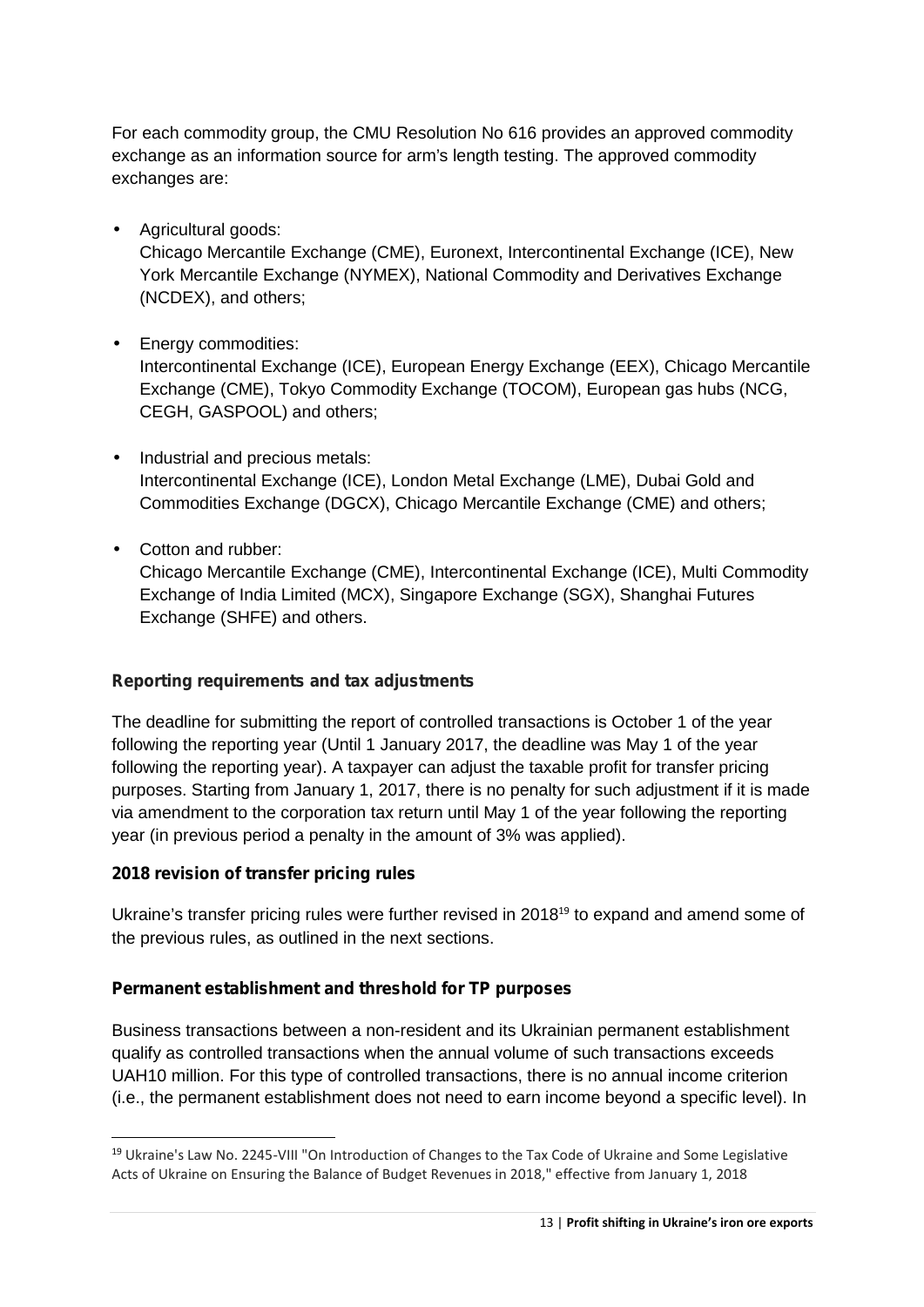contrast, for other controlled transactions to be subject to transfer pricing rules in Ukraine, the resident would need to have earned an annual income of UAH150 million or above and the annual volume of transactions between the resident and non-resident entity would have to be UAH10 million or above.

The volume of transactions amount must be calculated based on arm's length pricing. In the past, this threshold was calculated based on contractual prices.

### **Non-residents: low-tax jurisdictions and legal forms**

Transactions of Ukrainian entities with entities located in low-tax jurisdictions as well as with entities of special legal forms may be subject to transfer pricing control, even if the parties are not related. The list of low-tax jurisdictions is approved by the Cabinet of Ministers and includes states and territories (a) with a corporate tax rate lower than the tax rate in Ukraine by 5 percent or more; (b) which do not have double tax treaties with Ukraine; and (c) which do not provide tax information upon the request of Ukrainian tax authorities in full and in a timely manner.

### **Related Parties**

The list of related parties is supplemented by:

- For legal entities if the ultimate beneficial owner (controller) of such legal entities is the same individual or the powers of the individual executive body of such legal entities are exercised by the same person;
- For an individual and a legal entity if the individual is the ultimate beneficial owner (controller) of the legal entity;
- For individuals if an individual is determined as a related party to other persons, such persons are recognized as related parties.

## **3. Calculations of under-pricing**

We have reviewed transaction level customs data and compared it to available market data, in order to identify any significant misalignment between the transaction price adopted by the main iron ore exporters for transactions with related parties and the market price for the same product. However exports to non-related parties have also been found to involve intermediaries with no economic substance (Argibay Molina 2013) and thus in this analysis we also included sales to seemingly unrelated buyers.

For the analysis of export prices we used a database of exports from Ukraine acquired from a commercial vendor based in the USA. The database contains the following details of the transactions: date, weight of the commodity batch, monetary value in Ukrainian hryvnyas,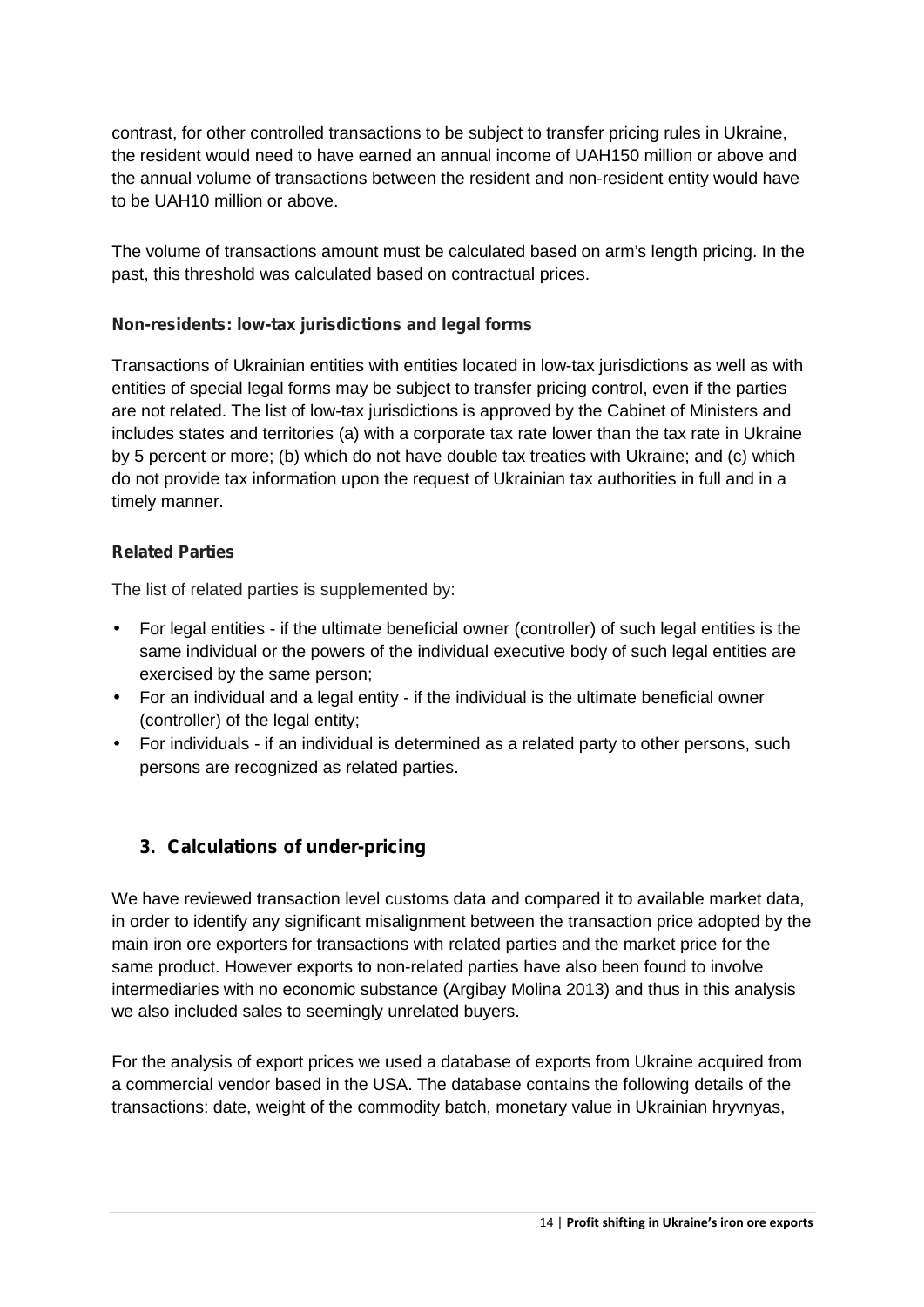incoterm, shipper, consignee<sup>20</sup>, destination country, HS code (harmonized commodity code), detailed commodity description (including Ukrainian commodity code, content of iron and moisture), delivery location on Ukraine's border.

For market quotes we used Platts daily iron ore spot price index downloaded from Bloomberg, which is "62% import fines ore CFR Qingdao" (iron ore with the content of iron 62%, deliverable to the Chinese city of Qingdao on CFR incoterm). Since the CFR incoterm includes freight cost and many transactions in the customs database have different incoterms, often FOB in the Ukraine's Black Sea port of Yuzhny, we have also acquired Platts daily shipment prices between the two ports, Yuzhny in Ukraine and Qingdao in China<sup>21</sup>. By subtracting the shipment price from the CFR price we calculated the market price for transactions with delivery to the Black Sea. This is for the simplest iron ore product, non-agglomerated fines, for other products additional market indices were required but could not be obtained.

The prices of iron ore vary significantly by the content of iron in fines, and pellets are substantially more expensive than fines since they are the most efficient source of iron ore for steel furnaces. Thus, we split the calculations by 3 products: non-agglomerated ore with Fe content ~65%, "concentrate" with Fe above 65%, and pellets. The iron ore data supply is dominated by Platts and the fees are very high, all the necessary data for all 3 types of products was too costly to obtain. For non-agglomerate ore the spot price and transportation price were sufficient (see description above); however, for concentrate the whole time series of Fe 65% was not available so we had to use a conservative estimate of the price differential between Fe 62% and Fe 65%; for iron ore pellets, only prices with delivery to China were available whereas the majority of exports are to Europe.

We had to limit the analysis to the 3 years of 2015-2017 due to the lack of data in 2014, presumably due to the political turmoil and the start of violence in the country that year.

In the exports database we used, transaction values are provided in Ukrainian hryvnyas, so we converted the values to US dollars using the National Bank of Ukraine's daily exchange rates.

## **Results for non-agglomerated ore (~62% of Fe)**

This product was the least problematic is terms of data availability and the authors consider the results to be reliable. The main export destinations of non-agglomerated fines (HS code 2601110090) from Ukraine are EU countries and the majority of the trading is done via intermediaries located in low tax jurisdictions, for all the 3 companies exporting the commodity. Although the delivery of this product is via railway to the EU countries, its price is still comparable to the derived FOB Black sea port, since the border points for railway

 $20$  The consignee is often a subsidiary of the group which owns the shipper, and is located in a low tax jurisdiction; while the destination country is usually different from the location of the consignee.

<sup>&</sup>lt;sup>21</sup> The Platts index is "Iron Ore Yuzhny Ukraine-Qingdao N China 160kt \$/Mt Capesize"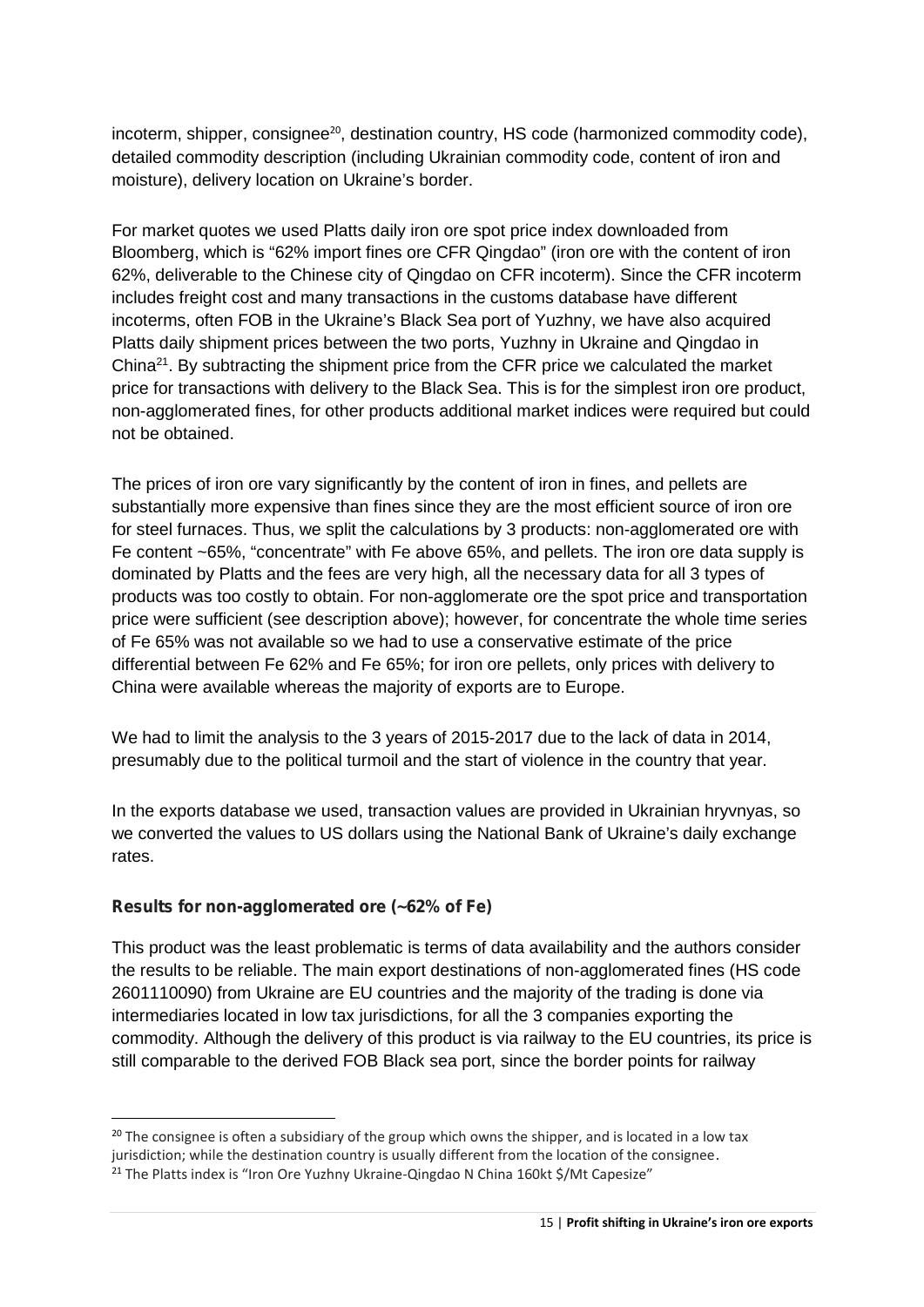exports are roughly at the same distance from the production sites as the Black Sea port of Yuzhny (the derivation of the FOB Black Sea is described above).

**Total under-invoicing for non-agglomerated fines for the 3 years period was \$220 million, or 29% of the total declared value of \$760 million.** As can be seen in Table 2, the biggest profit shifting is done via a Slovak intermediary, although other exporters do not use intermediaries.

| Company   | <b>Transactions mainly via</b><br>low tax jurisdictions | <b>Main</b><br>destinations | under-invoiced,<br>mln USD |
|-----------|---------------------------------------------------------|-----------------------------|----------------------------|
| Company 1 | No                                                      | EU                          | 61                         |
| Company 2 | No                                                      | EU and Turkey               | 24                         |
| Company 3 | Intermediary in Slovakia                                | EU                          | 135                        |

Table 2. Under-invoicing of non-agglomerated iron ore exports by company, 2015-2017

### **Results for concentrate (~65% of Fe)**

The difficulty we encountered with this type of ore is that lack of data for the ores or higher content of iron. An estimate of the price differential between 62% and 65% Fe ores was applied in order to calculate the prices of 65% Fe. Platts occasionally makes historical price reports available for free, and based on several of those reports, the differential fluctuated between 10% and 20% during the period; therefore the mid-point of 15% for the differential was applied to the whole period. Similarly to the lower grade ores, 1 month lag in prices was used.

**Based on these real and conservatively estimated prices, under-invoicing was \$427 million, or 27% of the total declared value of \$1.6 billion.** Under-pricing in exports of concentrate is dominated by exports to China, disproportionally to its share in export destinations. This might be explained by the fact that market data for deliveries to China was used and thus the calculations for exports to China are more precise.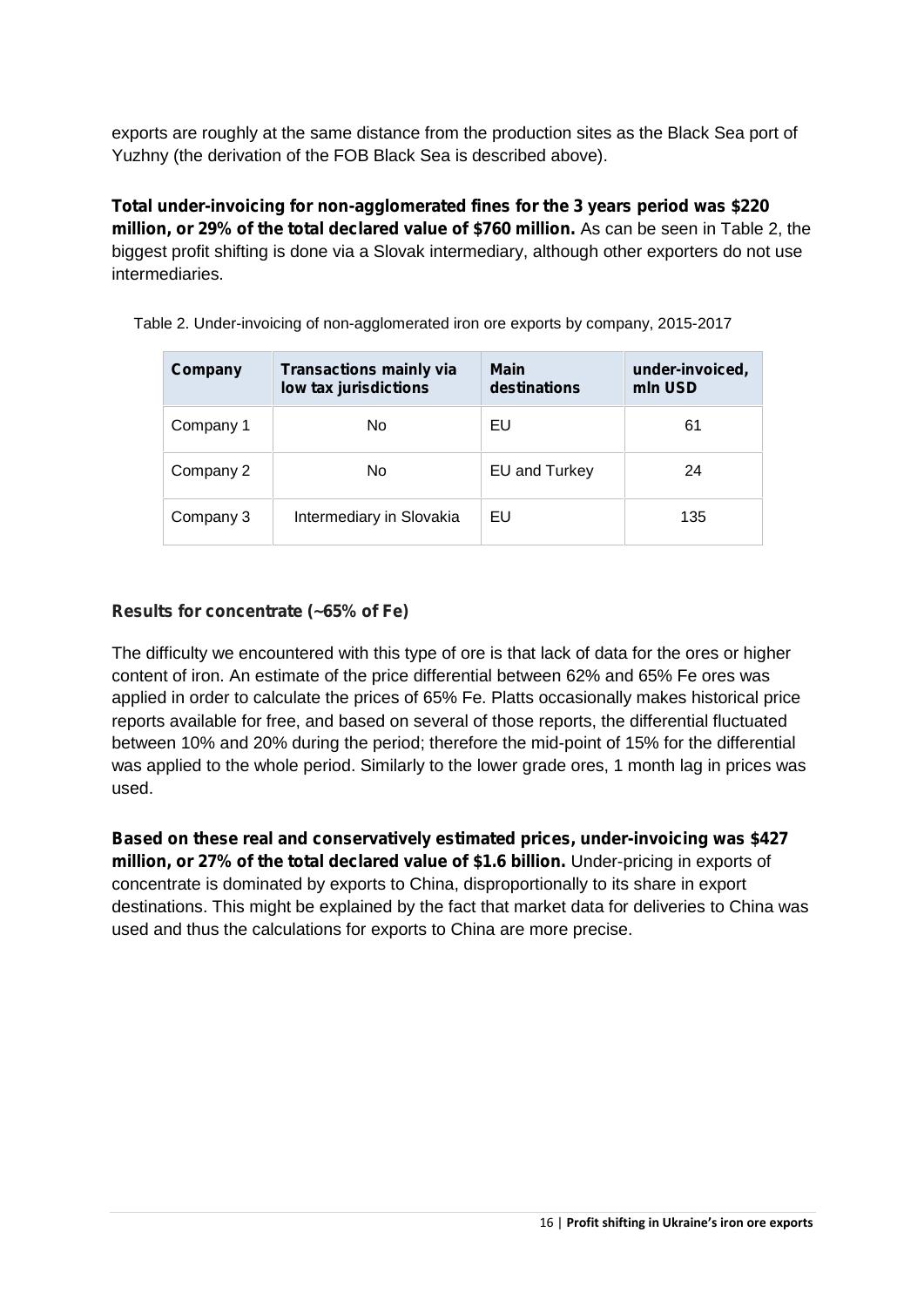| Company   | <b>Transactions mainly via</b><br>low tax jurisdictions | <b>Main</b><br>destinations | under-invoiced,<br>mln USD |
|-----------|---------------------------------------------------------|-----------------------------|----------------------------|
| Company 4 | Yes                                                     | China                       | 214                        |
| Company 5 | Yes                                                     | China                       | 90                         |
| Company 6 | Yes                                                     | China                       | 66                         |
| Company 7 | No                                                      | EU                          | 55                         |

Table 3. Under-invoicing of concentrate exports, 2015-2017

#### **Results for iron ore pellets**

Dynamics of the iron ore pellets prices are very different in the Chinese and the "Atlantic basin" (incl Europe) markets due to overcapacity of pellets production in China. The major Ukrainian exporters predominantly target the European pellets markets. However, it was possible to acquire only the Chinese prices time series. It was decided to still calculate the amount or under-invoicing using China market data, while realising that such calculation underestimates profit-shifting. Another data issue was availability of only two years of transactions, 2016 and 2017. For pellets the prices did not appear to be shifted by one month compared to the transactions so no lag was used in the calculations.

**The total under-invoicing was ~\$450 million for the two years, constituting 21% of the total declared \$2.1 billion of exported value.**

| Company    | <b>Transactions mainly via</b><br>low tax jurisdictions | <b>Main</b><br>destinations | under-invoiced,<br>mln USD |
|------------|---------------------------------------------------------|-----------------------------|----------------------------|
| Company 8  | No.                                                     | EU and South<br>East Asia   | 310                        |
| Company 9  | Yes                                                     | China                       | 66                         |
| Company 10 | Yes                                                     | South East Asia             | 61                         |
| Company 11 | No.                                                     | EU                          | 11                         |

Table 4. Under-invoicing of pellets exports, 2016-2017

#### **Summary of calculations**

**Our calculations resulted in a total figure of around \$1.1 bn of under-invoicing, over 3 years for two products and over 2 years for the other product. The percentage of under-invoicing varied between 21% and 29% between the products.**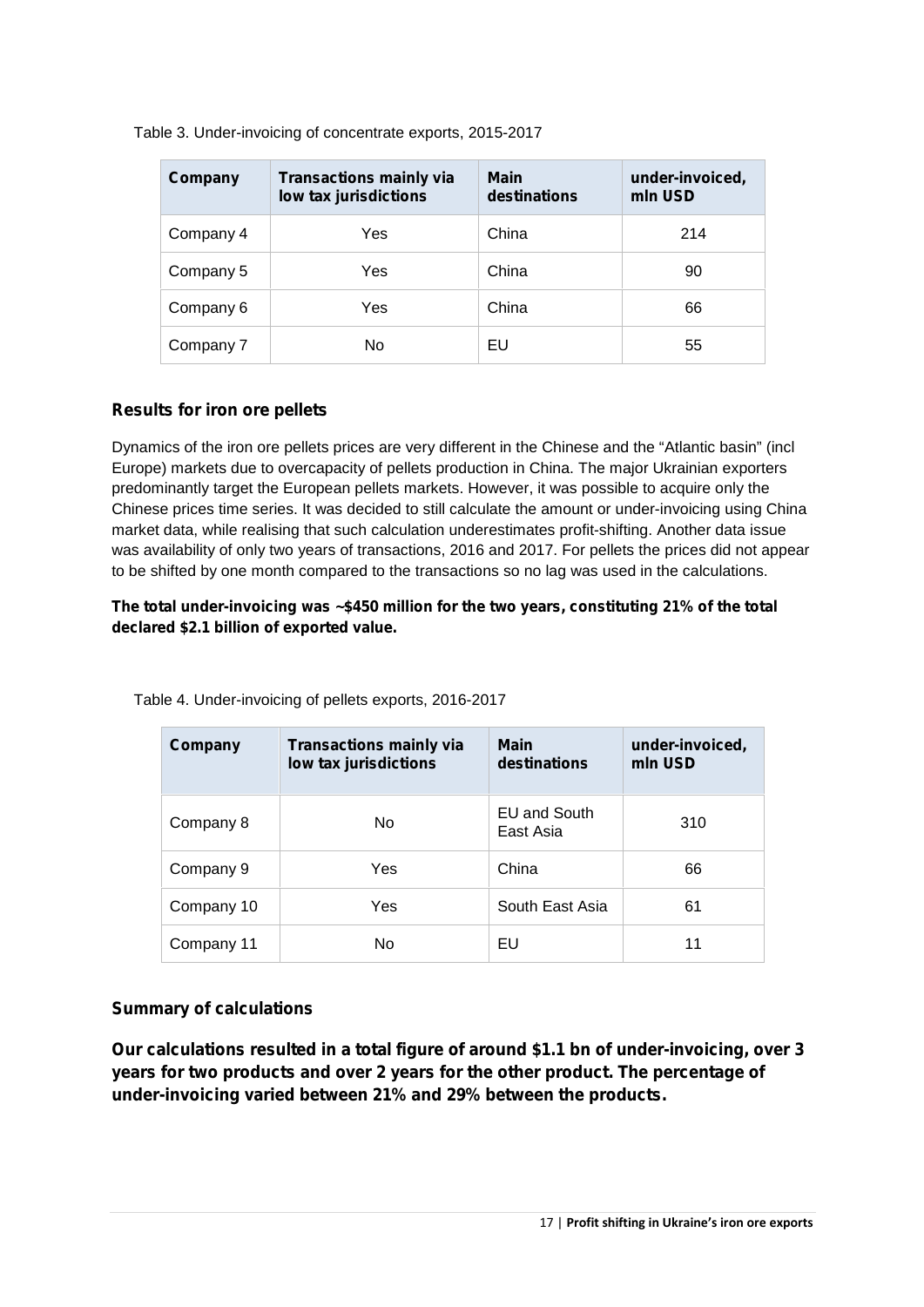However, the total value of exports downloaded from the database and analysed for this 2 to 3 years period was only \$4.5 billion, compared to the official statistics of \$2.6 billion exports per year.

# **4. Profitability misalignment between local iron ore exporters and overall groups' profitability**

A review of the Ukrainian iron ore exporters' financial statements was carried out to compare their profitability to their overall groups' profitability.

A significant misalignment between the profitability of a local entity in Ukraine and the overall group profitability would be a strong indicator of the potential existence of a profit shifting structure in place aimed to avoid corporate taxation in Ukraine.

Details of the activities for each of the local entities in Ukraine and overseas, where available, are provided below in Table 5.

| <b>Entity</b>              | Group                     | <b>Activities in Ukraine</b> | <b>Activities overseas</b>                         |
|----------------------------|---------------------------|------------------------------|----------------------------------------------------|
| Poltavsky<br><b>GZK</b>    | Ferrexpo AG               | Mining                       | Sales activities                                   |
| Ingulets GZK               | Metinvest                 | Mining and steel             | Mining and steel                                   |
| Northern GZK               | Metinvest                 | Mining and steel             | Mining and steel                                   |
| Southern GZK               | Metinvest and<br>others   | Mining and steel             | Consolidated financial statements not<br>available |
| AM Kryvy Rih               | ArcelorMittal             | Mining and steel             | Mining and steel                                   |
| Central GZK                | Metinvest                 | Mining and steel             | Mining and steel                                   |
| <b>KZRK</b>                | Mixed ownership           | Mining                       | Consolidated financial statements not<br>available |
| Zaporizhzhia<br><b>GZK</b> | Mixed                     | Mining                       | Consolidated financial statements not<br>available |
| Suha Balka                 | <b>DCH</b><br>Group/EVRAZ | Mining and steel             | Mining and steel                                   |

Table 5. Ownership, activities and availability of financial information of the mining companies

A summary of these entities financial results for the last 5 years is provided in Appendix A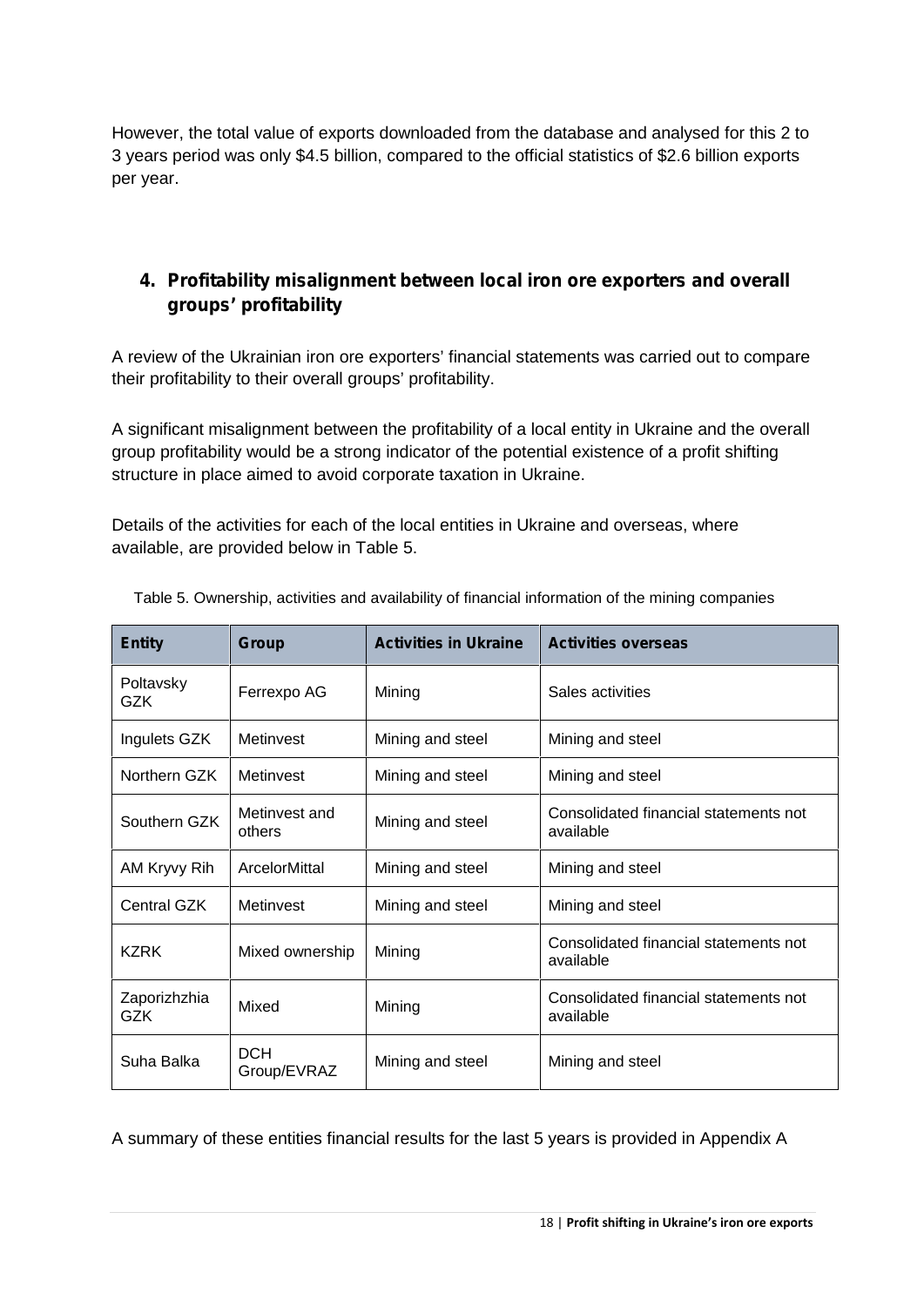If the price of products sold by the Ukrainian exporter to a foreign affiliate is lower than market prices, this will result in increased profits in the jurisdiction where the foreign affiliate resides and lower profits in the jurisdiction of the exporter, i.e. Ukraine.

In order to identify profit shifting risks associated with the exporting of iron ore based on a review of the financial statements, it is necessary to identify the profitability associated with the mining and exporting of iron activities in Ukraine. If the profitability of the local affiliate in Ukraine is significantly lower than the group's overall profitability, then this means than other entities in the group have a significantly higher profitability.

If the group operates in low or no tax jurisdictions, then profit shifting from high tax jurisdictions (e.g. Ukraine) to low tax jurisdictions (e.g. Switzerland) will result in increased profits in low or no tax jurisdictions and decreased profits in high tax jurisdictions. As the profit shifted are subject to low or no taxation, then this effectively results in corporate tax avoidance.

This analysis can only be made for those entities in Ukraine that perform only mining and export activities, as it can then be assumed that the profit margin in their financial statements is a good proxy for the profitability of these activities.

Furthermore, comparing the local profitability to the group profitability is appropriate if the group only operates one business segment as it can then be assumed that the profit margin in the consolidated financial statements is comparable to that of the local entity.

Almost all of the above groups have both mining and exporting and metallurgical operations in Ukraine and overseas, rather than only mining and exporting. This means that the local profitability is affected by both activities and it is therefore not possible to compare the local profitability with that of the overall group.

This does not imply that these entities are not involved in profit shifting activities. It simply means that based on a review of the financial statements it is not possible to determine whether the risk of profit shifting by these entities is high.

However, this analysis can be performed for one of the companies, Company 8, part of Group6. A summary of the financial statements of the main iron ore exporters in Ukraine and the consolidated financial statements of the groups to which the iron exporters belong are included in Appendix A.

Company 8 only performs mining activities so for this entity it is possible to compare the local profitability to the overall profitability. Group 6 is an iron ore exporter headquartered in a low tax jurisdiction whose main activity is iron ore mining in Ukraine.

## *Company 8*

The profitability (calculated as profit before tax/turnover) of Company 8 over the last 5 years is significantly lower than the overall Group 6 and in only 1 out of the 5 years for which data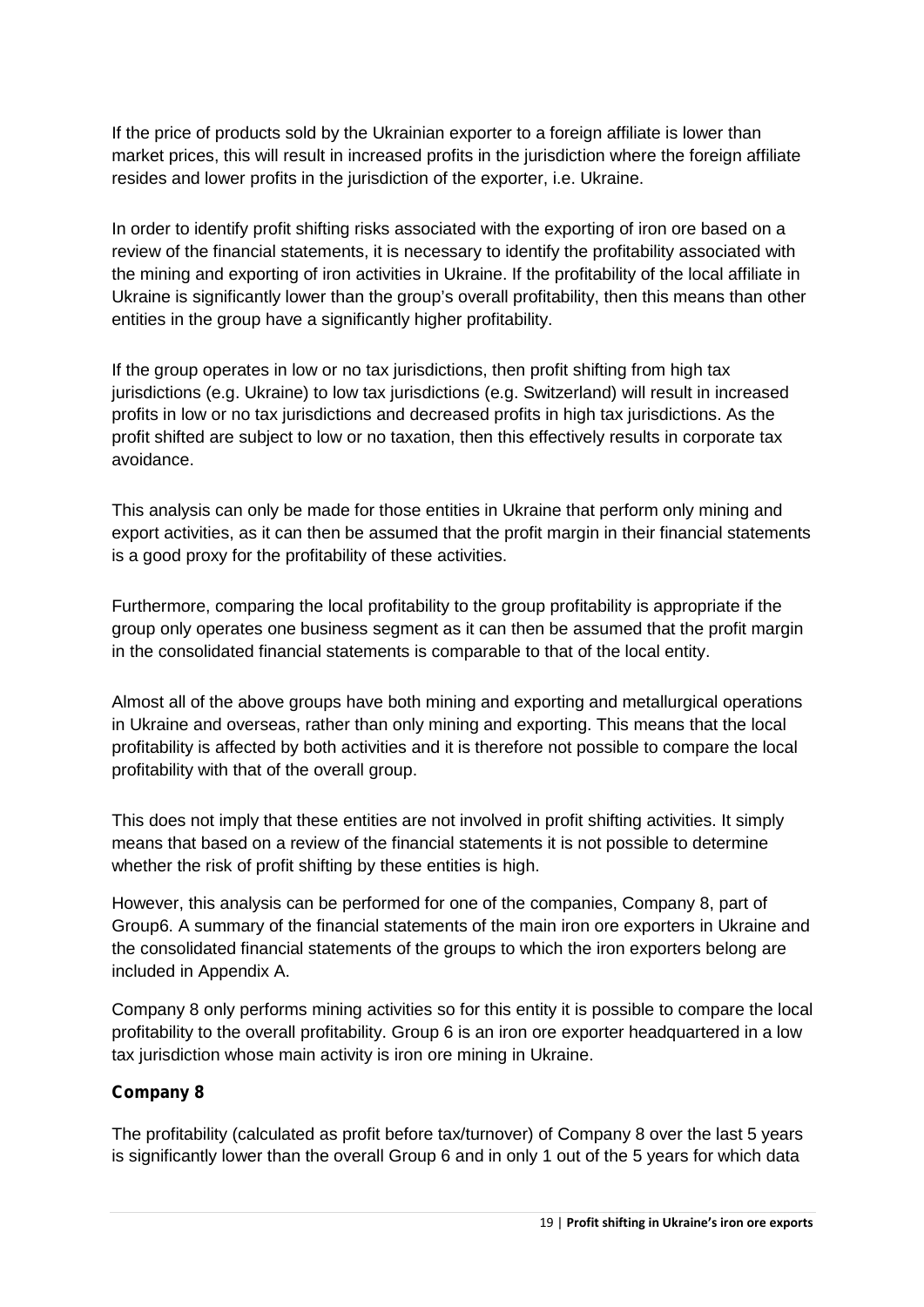is available the profitability is higher than the average profitability of the above local Ukrainian entities.

The high-level profitability of Group 8 during the above period is further confirmed by the following data on profits provided on its website.



This indicates that the risk of a profit shifting resulting from the corporate structure adopted by Group 6 is high. If Company 8 sales to its related parties in low tax jurisdiction are at a price which is below market price, this will result in lower profits in Ukraine and higher profits in those low tax jurisdiction. As these jurisdictions offer low or limited taxation of corporate profits (Ukraine's corporation tax rate is currently 18% and was 19% in 2013), any profit shifted from Ukraine to these low tax jurisdiction will result in tax savings for Group 6.

Whilst this analysis does not confirm that Group 6 is involved in profit shifting activities, the misalignment between the local profitability and the group profitability is high and this suggests that the risk of a potential existence of a profit shifting structure in place aimed to avoid corporate taxation in Ukraine is high.

In order to determine whether Group 6 is involved in profit shifting activities, a review of the financial statements for those group entities will be required. This is outside the scope of this study.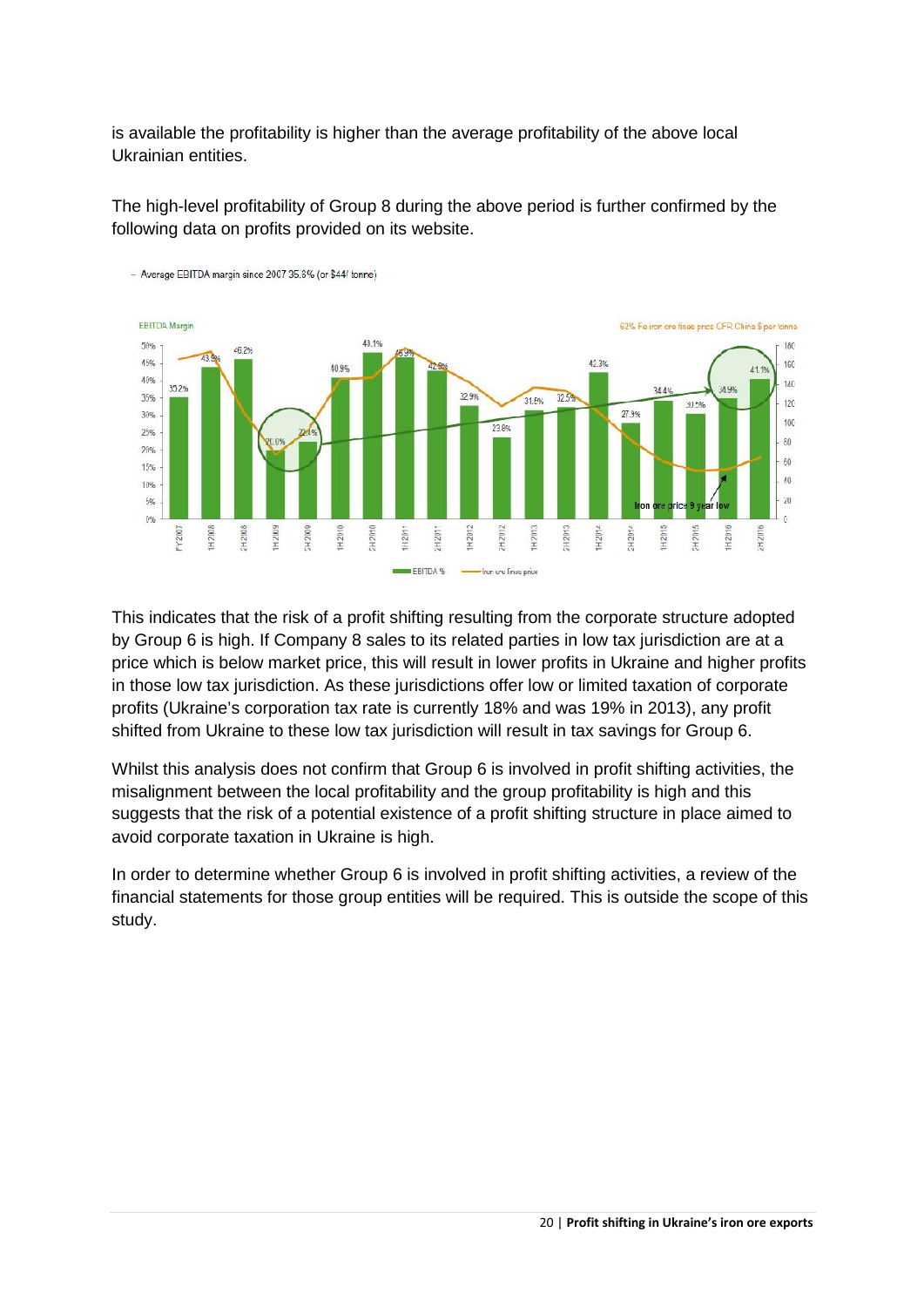## **Conclusions**

The motivation for this publication partially stems from the public perception in Ukraine that the exporting companies shift significant profits to "offshores". The risk of tax avoidance is also supported by the fact Ukrainian authorities have publicly stated that there is significant profit shifting carried out by iron ore exporters.

In order to investigate if there is indeed significant profit shifting occurring, we have reviewed transaction level customs data and compared it to available market data, in order to identify any significant misalignment between the transactions prices recorded at Ukraine's border by the main iron ore exporters and the market prices for the same products.

According to Ukrainian transfer pricing rules, the transfer pricing adopted by the iron ore exporters for transaction should be in line with the market price, as is explained in this report.

The results of our analysis indicate that in the last 3 years (between 2015-2017), iron ore exports from Ukraine were on average under-invoiced at least by 20% which is equivalent to \$ 520 million of profits potentially shifted out of Ukraine to low tax jurisdictions through transfer pricing.

Under-invoicing reduces the profitability of the iron ore exporters in Ukraine and increases the profitability of related (openly or via complex ownership structures) located in low taxation jurisdiction, a common tax avoidance strategy.

The tax returns of iron ore exporters in Ukraine are not publicly available, and therefore we are unable to prove that the above iron ore exports are involved in profit shifting aimed at avoiding taxation. However, the identified misalignment strongly points to a high risk of profit shifting in relation to the export of iron ore from Ukraine.

Our analysis only focuses on iron ore exports, which are a relatively small part of Ukraine's total exports. If one assumes that other commodities exporters (for example, steel producers, where owners are often the same as of the iron ore mines) may apply similar transfer pricing techniques resulting in similar percentage of under-pricing, then the magnitude of potentially shifted profits could be very significant.

Research conducted in the years 2015-2016 by the Centre for Social and Labour Research (Kyiv, Ukraine) indicates that that transfer pricing tax avoidance is likely to be very high in Ukraine agriculture exports (Kravchuk 2016). The study shows that 43% of Ukrainian agricultural exports during the period was conducted via Swiss intermediaries, and significant flows also took place through the Virgin Islands (8%), Great Britain (8%), Cyprus (4%), Panama and Hong Kong (2%).

Thus, if one applies 20% under-invoicing, which we calculated for iron ore, to the whole of agricultural, iron ore and steel exports (~\$14 billion), profit shifting of Ukraine's commodities could be \$3 billion per year. If this estimate is close to reality, retaining and taxing these profits in Ukraine could replace the macro-financial assistance which Ukraine is receiving from the EU at the expense of EU tax payers.

The results point to the need for tighter control of export transactions by the Ukrainian tax authorities and government. There are two possible reasons for the significant profit shifting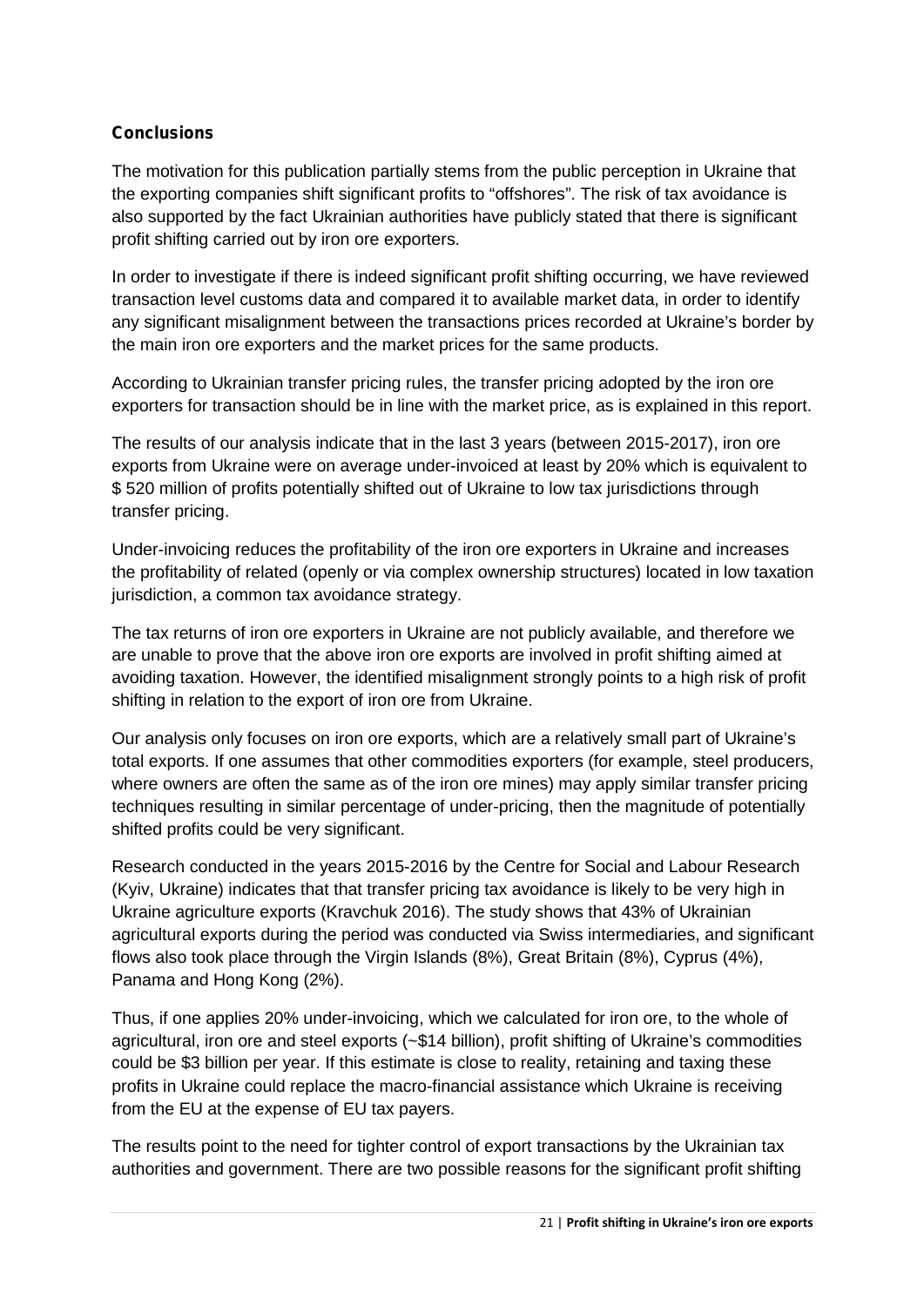to keep occurring despite the introduction of quite modern legislation several years ago. Either the transactions are not properly controlled and the exporters shift the profits against the rules without being caught; or the legislation needs to be further tightened.

Resolving these issues would significantly increase fiscal payments to the state of Ukraine and would make profitability of the Ukrainian mining companies higher. This in turn would allow to increase very low wages of Ukrainian miners which are currently the lowest among all iron ore producers globally.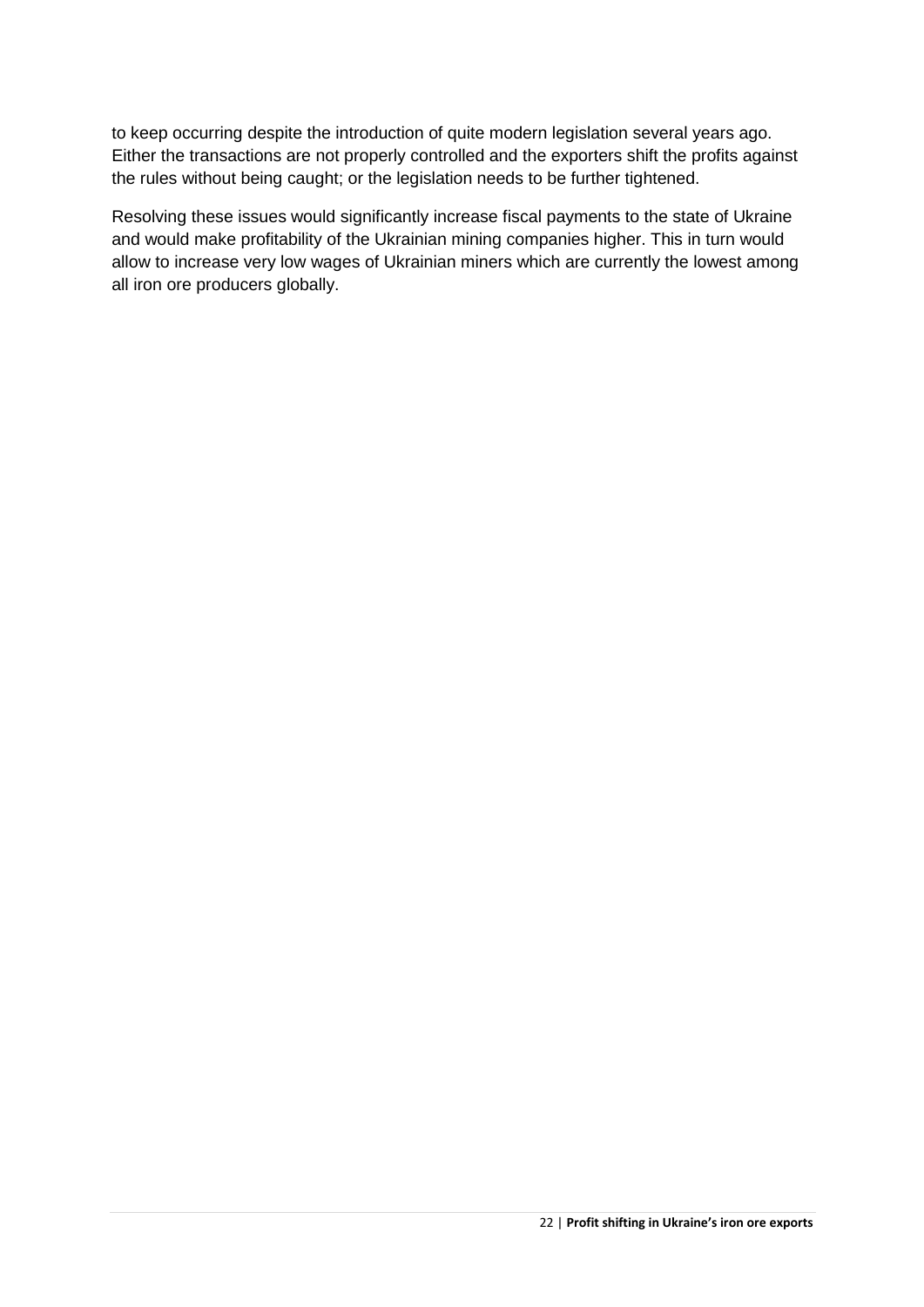# **Appendix A**

|               |           | 2017                   |            |     | 2016   |            |            |                | 2015 |            |            | 2014            |     |                 |             | 2013       |     |                  |             |            |       |
|---------------|-----------|------------------------|------------|-----|--------|------------|------------|----------------|------|------------|------------|-----------------|-----|-----------------|-------------|------------|-----|------------------|-------------|------------|-------|
|               |           | Turnover (in thousand  |            |     |        |            |            |                |      |            |            |                 |     |                 |             |            |     |                  |             |            |       |
| <b>Entity</b> | Group     | <b>Inryvnyas (UAH)</b> | <b>EPM</b> | GPM | ID.    | Turnover   | <b>EPM</b> | <b>IGPM ID</b> |      | Turnover   | <b>EPM</b> | <b>IGPM D</b>   |     | <b>Turnover</b> | <b>IEPM</b> | <b>GPM</b> | ID  | <b>ITurnover</b> | <b>IEPM</b> | <b>GPM</b> | ID    |
| Company 1     | Group 1   | 3,949,978              | $-8%$      |     |        | 2,725,031  | $-49$      |                |      | 2,275,484  | 14%        |                 |     | 2,630,682       | 52%         |            |     | 2,385,038        | 33%         |            |       |
| Company 2     | Group 2   | 4,383,582              | $-32%$     |     |        | 3,423,389  | $-5%$      |                |      | 7.478.729  | $-10%$     |                 |     | 6,375,756       | 16%         |            |     | 3,150,414        | 16%         |            |       |
| Company 3     | Group 3   | 10,727,577             | 31%        |     | 9% 21% | 7,102,181  | 389        | 3%             | 36%  |            |            |                 |     |                 |             |            |     |                  |             |            |       |
| Company 4     | Group 3   | 15,711,286             | 44%        |     | 9% 35% | 11,306,531 | $-1%$      | 3%             |      | 9.489.519  |            | $-45\% -17\%$   | 289 | 11,341,151      | 12%         | 4%         | 89  | 10,352,257       | 56%         | 6%         | 50%   |
| Company 5     | Group 4   | 5,436,220              | 42%        |     |        | 4.453.106  | 25%        |                |      | 2.948.788  | 39%        |                 |     | 3,691,909       | 41%         |            |     | 3,035,186        | 39%         |            |       |
| Company 6     | Group 3   | 23,282,274             | 41%        |     | 9% 31% | 15,106,505 | 29%        | 3%             | 279  | 13,329,415 |            | $-11\%$ $-17\%$ | 6%  | 12,570,735      | 14%         | 4%         | 119 | 13,345,344       | 41%         | 69         | 35%   |
| Company 7     | Group 5   |                        |            |     |        | 14.605.309 | 49%        |                |      | 10,566,993 | 41%        |                 |     | 9,836,471       | 83%         |            |     | 9,203,258        | 45%         |            |       |
| Company 8     | Group 6   | 20,378,679             | 30%        | 38% |        | 16,946,256 | 2%         | 19%            | -1   | 14,969,052 | $-47%$     | 3%              |     | 11.788.011      | $-16%$      | 18%        | 35  | 8.420.273        | 7%          | 19%        |       |
| Company 9     | Group 7   | 66,185,876             | 10%        | 7%  |        | 52,961,756 | 6%         | 5%             | 1%   | 46,261,289 |            | 4% - 11%        | 15% | 36,740,613      | 4%          | $-3%$      | 7%  | 28,251,196       | $-5%$       | $-1%$      | $-4%$ |
|               |           |                        |            |     |        |            |            |                |      |            |            |                 |     |                 |             |            |     |                  |             |            |       |
|               | D=EPM-GPM | Average Profit Margin  | 20%        | 15% |        |            | 16%        | 6%             |      |            |            | $-2\%$ $-11\%$  |     |                 | 26%         | 6%         |     |                  | 29%         | 8%         |       |

EPM: Entity profit margin (Profit before tax/turnover)

GPM: Group profit margin (Profit before tax/turnover)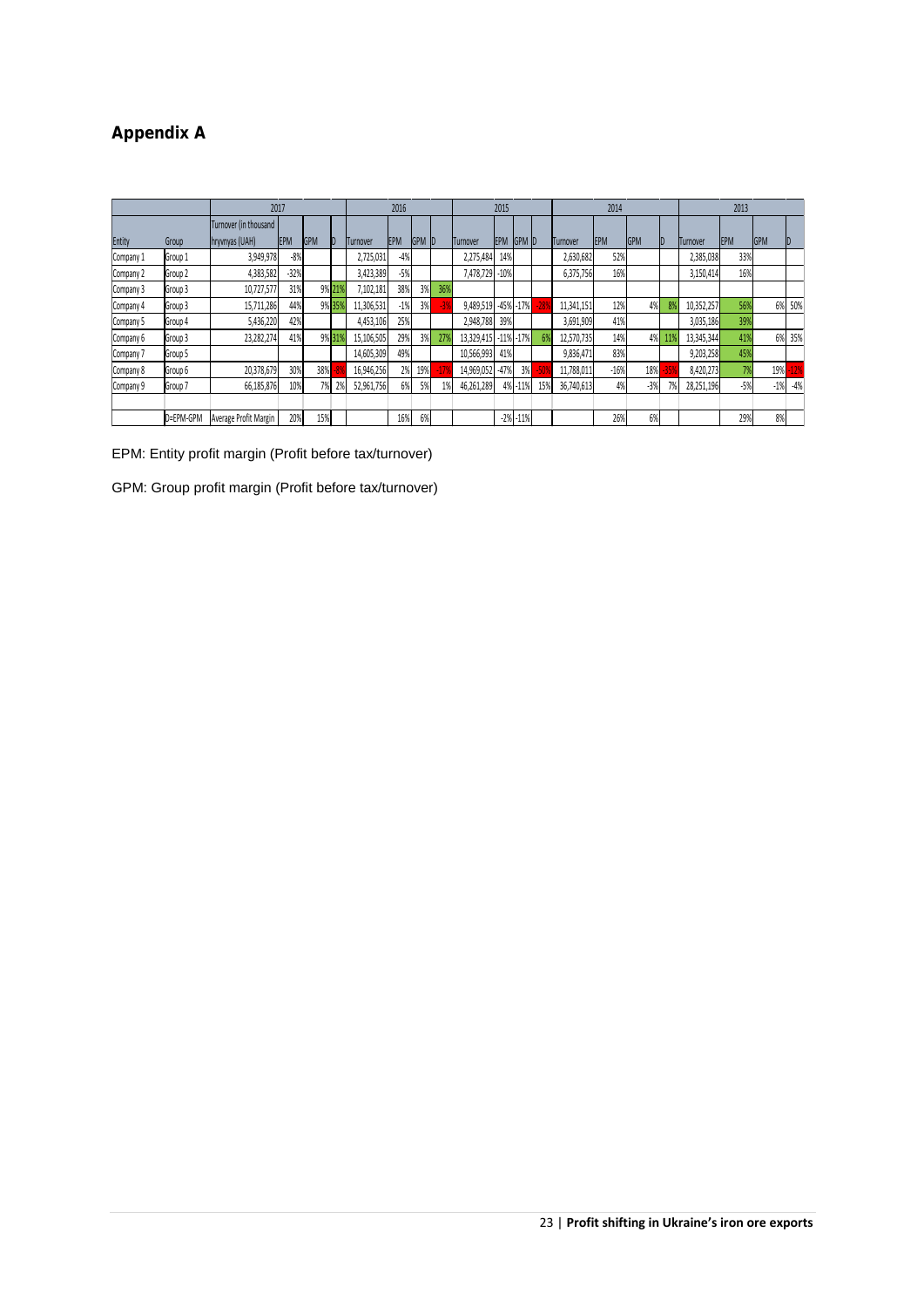## **References**

Argibay Molina, J. A., (2013), "The Phenomenon of Trade Mispricing: Untying the Knot for a Legal Analysis". Montre-al: McGill University, Faculty of Law,

Cobham A., Jansky P., (2018), "Global distribution of revenue loss from corporate tax avoidance: re-estimation and country results", Journal of International Development 30, 206– 232,

Dessatniuk O., Cherevko O., (2015), "Practical application of the methodology for calculating the arm's length range of prices/profitability for transfer pricing purposes," European journal of economics and management sciences, issue 4, pages 30-33,

De Mooij R, Liu L., (2012), "At a Cost: The Real Effect of Transfer Pricing Regulations on Multinational Investment", IMF Working Paper, IMF,

Ghutovska O., (2014), "The law complicates preparation of the quality report on controlled operations". - [Elektronnyjresurs] / // Visnyk DFS,

Grondona, V., (2015), "Transfer pricing manipulation and capital flight". VI Congreso 2015 "El futuro del desarrollo argentino". Fernando Peirano (comp.). Asociación de Economía para el Desarrollo de la Argentina (AEDA). May, 2015. URL: http://www.aeda.org.ar/

Grondona, V., (2018), "Transfer Pricing: Concepts and Practices of the Sixth Method in Transfer Pricing". The South Centre,

Kasperovich, Y., (2014), "The development of the system of regulation and control of transfer pricing in Ukraine", Efektyvna ekonomika, [Online], vol. 6,

Kravchuk, O. (editor), (2016), "Alternative Mechanisms for the Socio-Economic Development of Ukraine", Center for Social and Labor Research, Kyiv,

Riabych O., Vakulchyk O., (2015), "The transfer pricing control mechanism and reporting system implementation challenges: Ukrainian experience", The Customs Journal,

Shatokha, V., (2016), "The Sustainability of the Iron and Steel Industries in Ukraine: Challenges and Opportunities", Journal of Sustainable Metallurgy, 2:106–115,

Shay, S., (2016), "An Overview of Transfer Pricing In Extractive Industries", chapter 3 in "International Taxation and the Extractive Industries", Routledge,

Vakulchyk O. M., Riabych O. V., (2014), "The problems and peculiarities of introduction in Ukraine of transfer pricing monitoring mechanism". - [Elektronnyj resurs] / // Visnyk Akademiji mytnoji sluzhby Ukrajiny. – Serija «Ekonomika». – 2014. – No 1(51),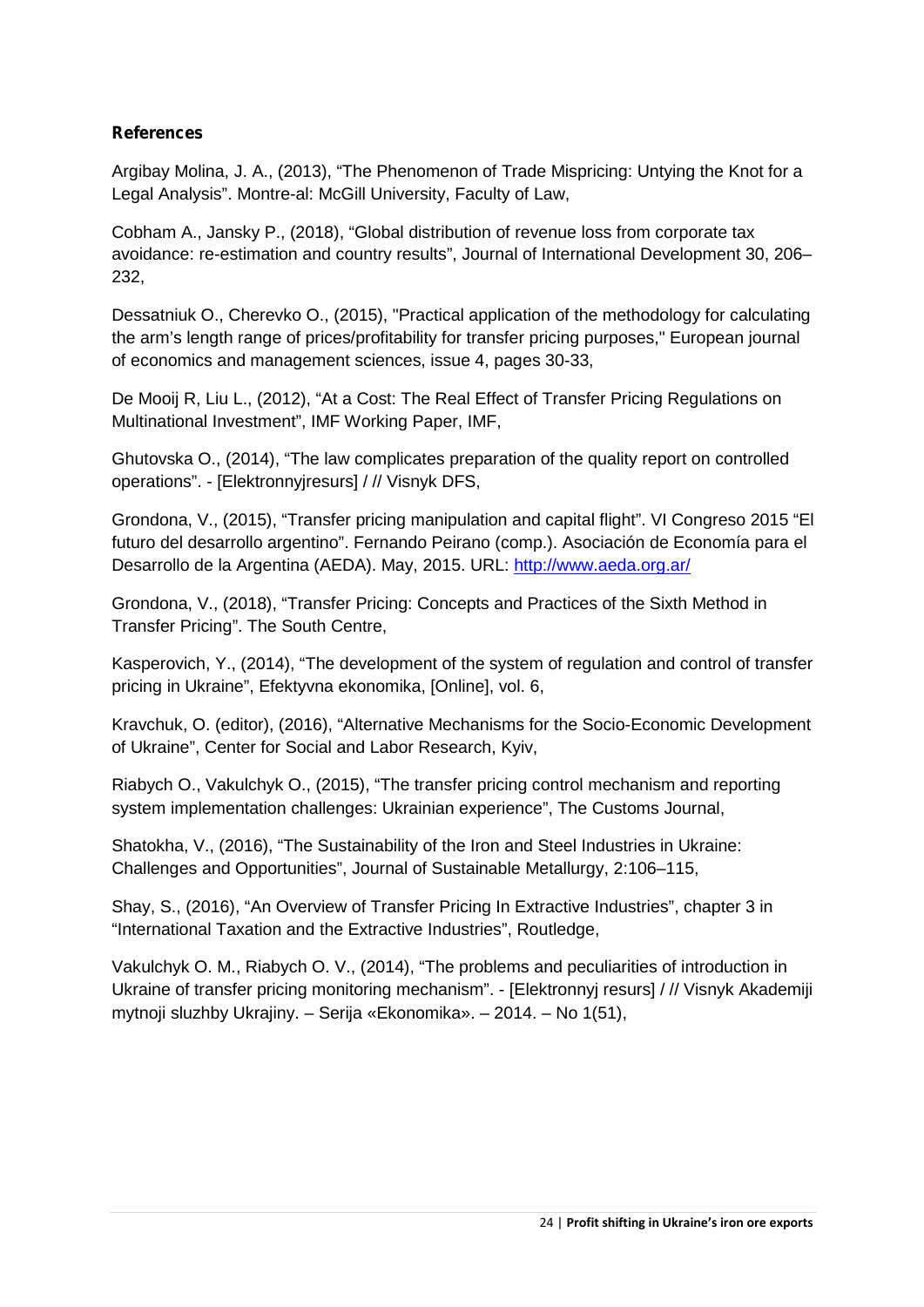**Remarks / Comments / Notes**